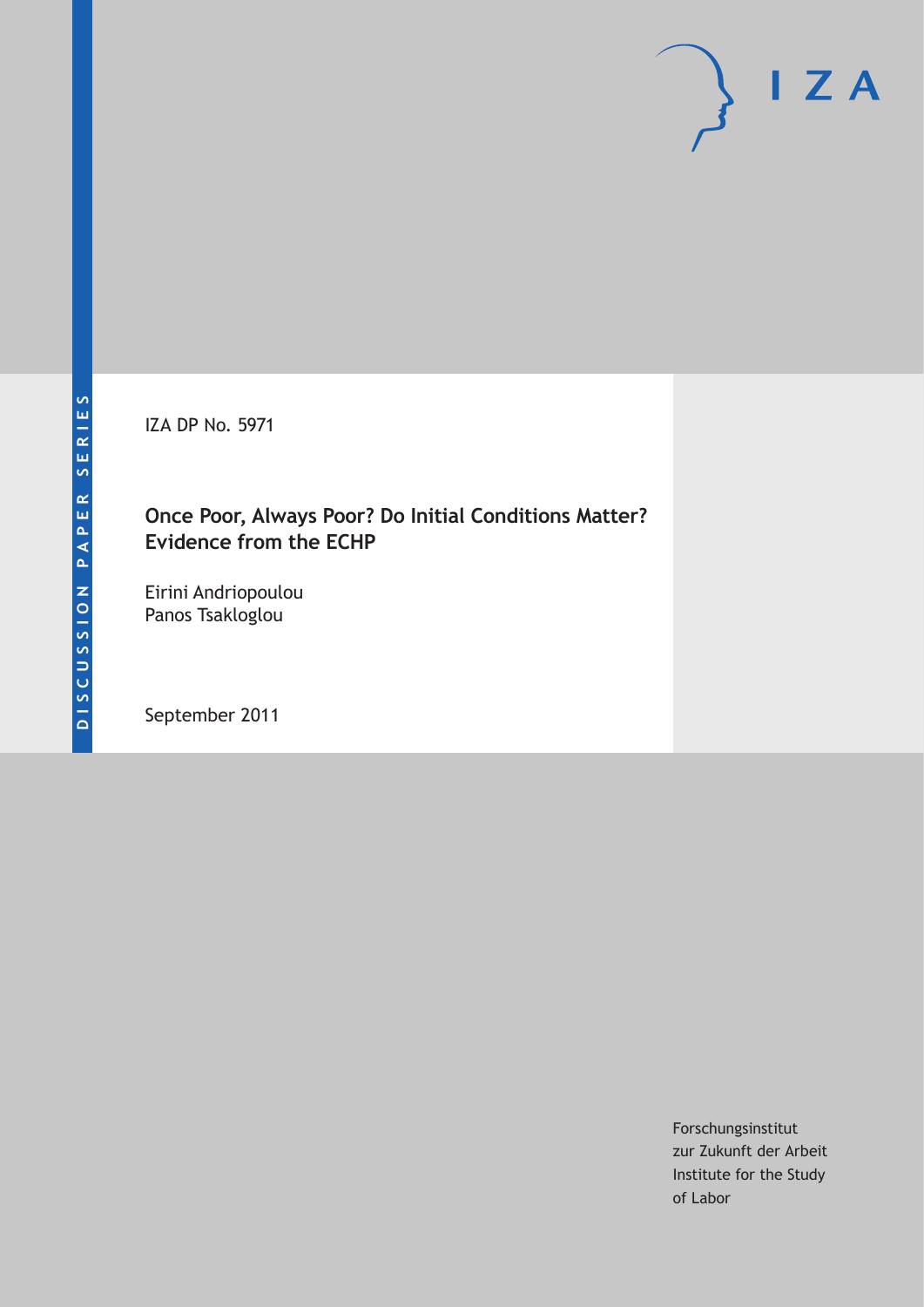# **Once Poor, Always Poor? Do Initial Conditions Matter? Evidence from the ECHP**

# **Eirini Andriopoulou**

*Athens University of Economics and Business* 

## **Panos Tsakloglou**

*Athens University of Economics and Business and IZA* 

> Discussion Paper No. 5971 September 2011

> > IZA

P.O. Box 7240 53072 Bonn Germany

Phone: +49-228-3894-0 Fax: +49-228-3894-180 E-mail: [iza@iza.org](mailto:iza@iza.org)

Any opinions expressed here are those of the author(s) and not those of IZA. Research published in this series may include views on policy, but the institute itself takes no institutional policy positions.

The Institute for the Study of Labor (IZA) in Bonn is a local and virtual international research center and a place of communication between science, politics and business. IZA is an independent nonprofit organization supported by Deutsche Post Foundation. The center is associated with the University of Bonn and offers a stimulating research environment through its international network, workshops and conferences, data service, project support, research visits and doctoral program. IZA engages in (i) original and internationally competitive research in all fields of labor economics, (ii) development of policy concepts, and (iii) dissemination of research results and concepts to the interested public.

IZA Discussion Papers often represent preliminary work and are circulated to encourage discussion. Citation of such a paper should account for its provisional character. A revised version may be available directly from the author.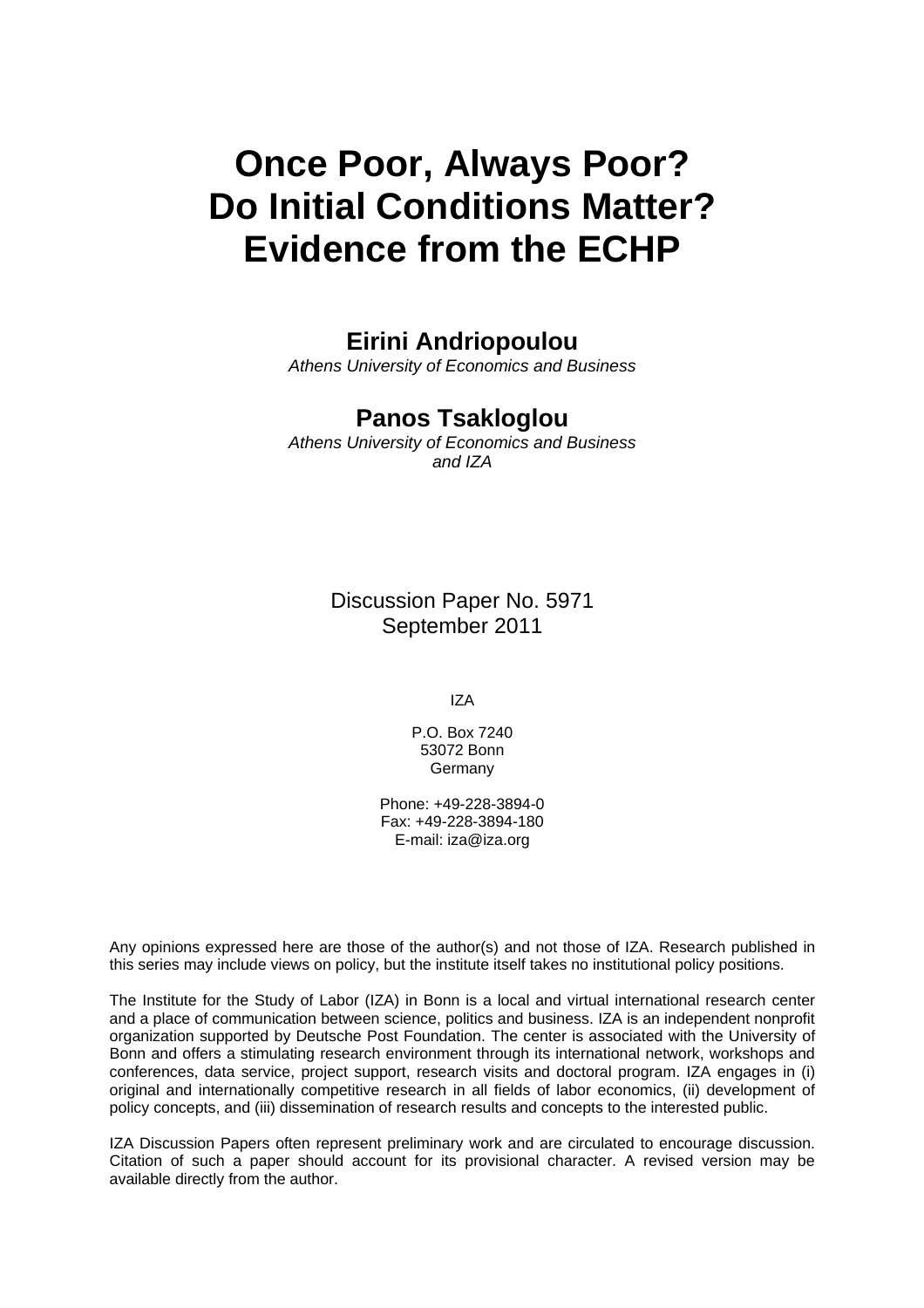IZA Discussion Paper No. 5971 September 2011

# **ABSTRACT**

# **Once Poor, Always Poor? Do Initial Conditions Matter? Evidence from the ECHP**

The paper analyzes the effects of individual and household characteristics on current poverty status, while controlling for initial conditions, past poverty status and unobserved heterogeneity in 14 European Countries for the period 1994-2000, using the European Community Household Panel. The distinction between true state dependence and individual heterogeneity has very important policy implications, since if the former is the main cause of poverty it is of paramount importance to break the "vicious circle" of poverty using incomesupporting social policies, whereas if it is the latter anti-poverty policies should focus primarily on education, training, development of personal skills and other labour market oriented policies. The empirical results are similar in qualitative but rather different in quantitative terms across EU countries. State dependence remains significant in all specifications, even after controlling for unobserved heterogeneity or when removing possible endogeneity bias.

JEL Classification: I32, I38

Keywords: poverty dynamics, EU, ECHP

Corresponding author:

Panos Tsakloglou Athens University of Economics and Business 76 Patission Street Athens 10434 Greece E-mail: [panos@aueb.gr](mailto:panos@aueb.gr)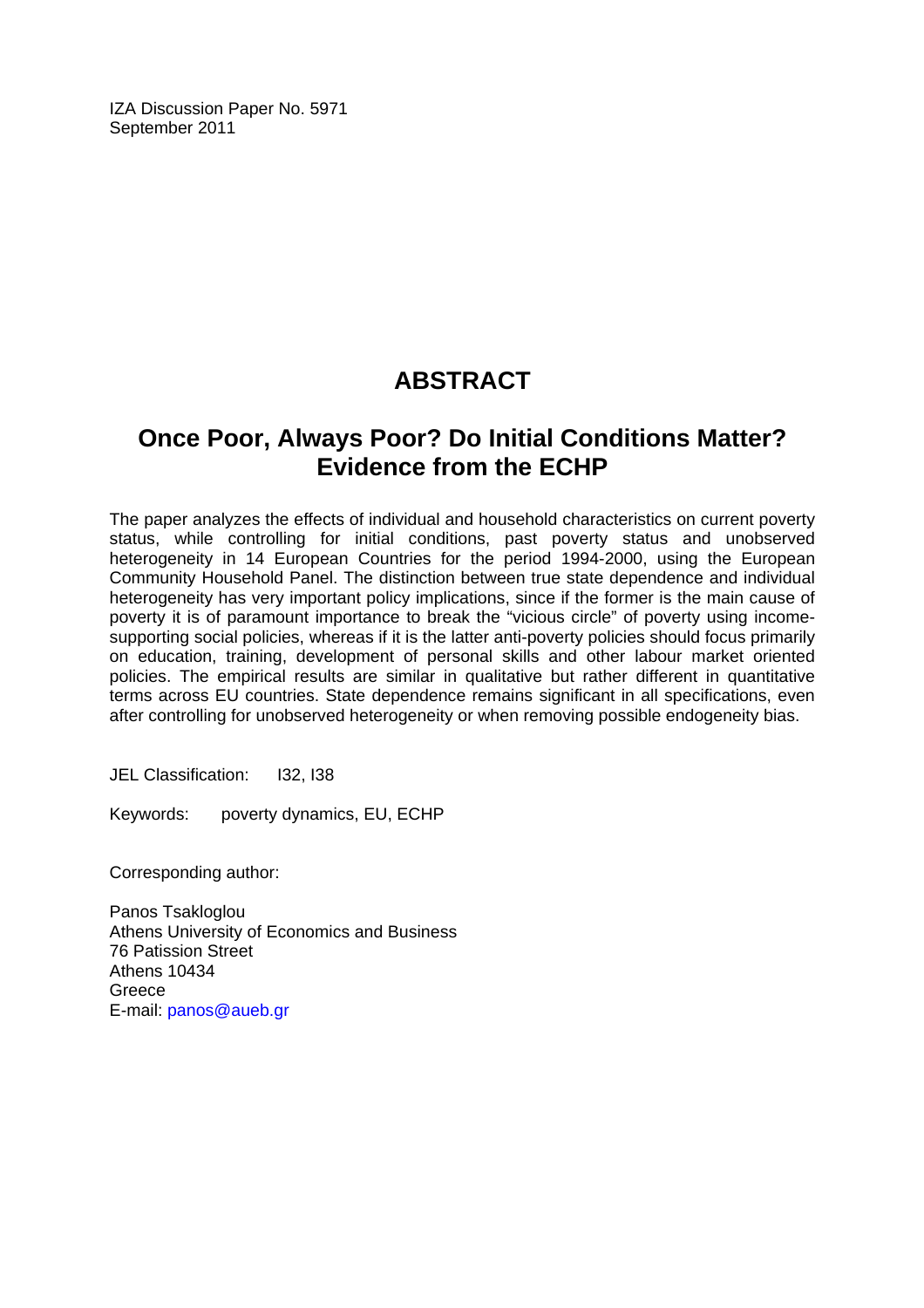#### **1. INTRODUCTION**

In recent years, issues of state dependence feature prominently in poverty dynamics research. The main hypothesis tested in this research is whether past poverty experiences determine current poverty status. This may happen, for instance, because poverty spells might result in depreciation of human capital and employment skills, causing low-pay or unemployment spells and, finally, increasing the duration or the frequency of poverty spells (poverty reoccurrence). If the long run policy objective is to keep poverty rates low and state dependence is 'genuine', then it is important to bring individuals out of poverty using social benefits in the short run. Nevertheless, the state dependence usually observed in dynamic panel data models may also be attributed to sorting effects, in the sense that the individuals that escape poverty may possess particular observed (e.g. age, educational qualifications, etc) or unobserved characteristics (willingness to escape poverty, cleverness, social networks, life attitudes, etc) and, thus, differ in a systematic way from the individuals that remain poor. Consequently, when examining state dependence it is important to control for observed as well as unobserved heterogeneity. Further, a positive result in terms of state dependence may also be due to the fact that individuals with a higher tendency to remain permanently poor may be over-represented in the sample. Therefore, in the case of state dependence, controlling for the observed and unobserved determinants of initial poverty status (initial conditions) is also important.

In the current paper, we follow the methodology of Wooldridge (2005), which proposes a solution that handles simultaneously the problems of endogeneity of the initial conditions and unobserved heterogeneity. He suggests using a joint density distribution conditional on the strictly exogenous variables and the initial condition, instead of attempting to obtain the joint distribution of all outcomes of the endogenous variables. In this analysis, a multivariate random effects logit estimation has been employed for the analysis of poverty state dependence in 14 EU Member-States during the period 1994-2000 using the data of the European Community Household Panel (ECHP).

In the next two sections, the issues of unobserved heterogeneity and initial conditions are discussed drawing evidence from previous studies in poverty, employment and low-pay dynamics. The ECHP is briefly presented in section 4 along with household income and poverty definitions. Section 5, presents the model to be applied. The last two sections report the empirical results and the conclusions of our analysis, along with some policy implications.

## **2. TRUE STATE DEPENDENCE VERSUS UNOBSERVED HETEROGENEITY**

True state dependence means that the experience of poverty in one year *per se* raises the risk of being poor in the next year (Heckman 1981a). However, since individuals with "favourable" characteristics are likely to leave poverty earlier, the state or duration dependence observed in data may not be genuine. Therefore it is important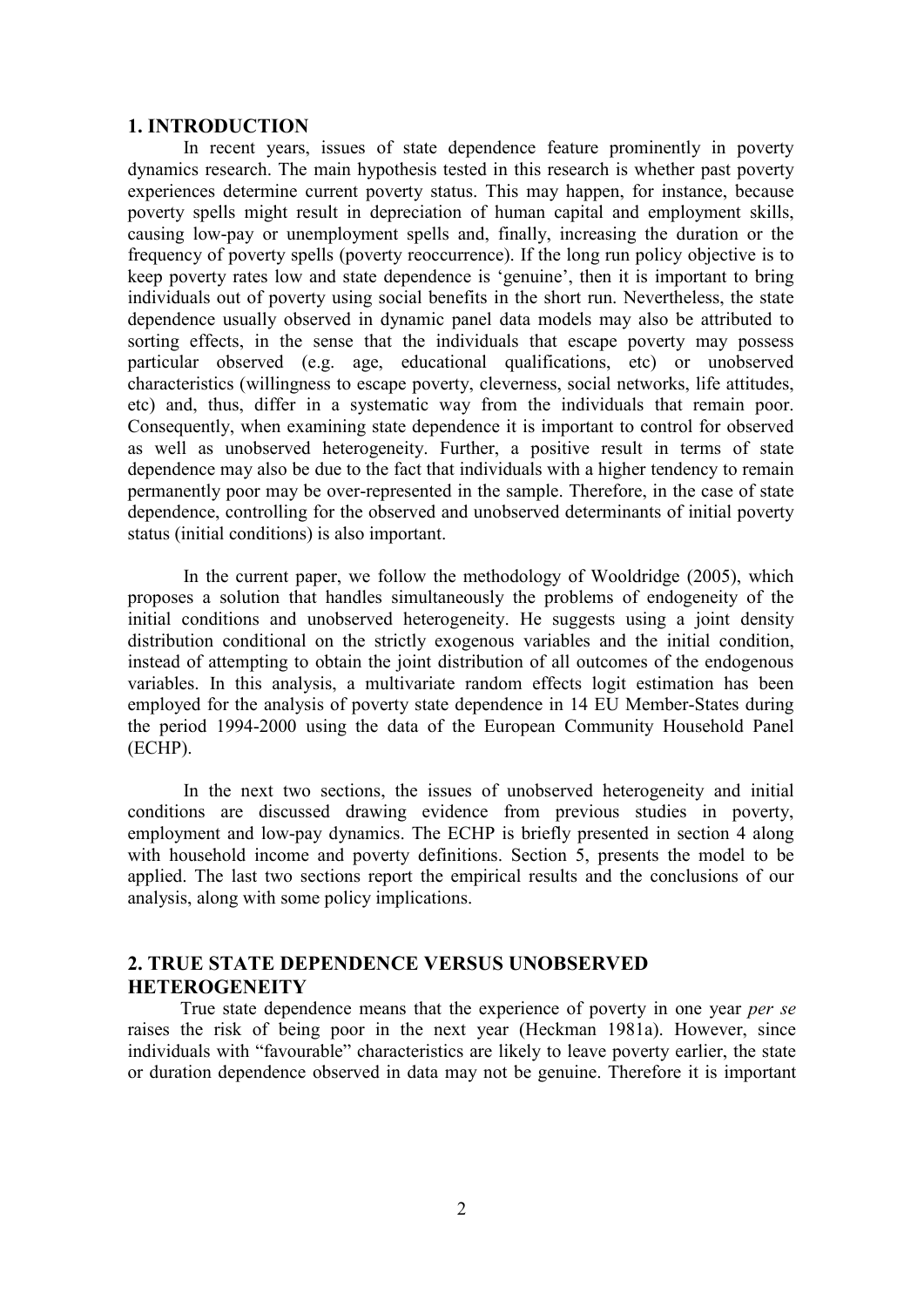along with the effect of time to control also for observed as well as unobserved heterogeneity. $<sup>1</sup>$ </sup>

In recent years, researchers focus on the distinction between true state dependence and individual heterogeneity. This distinction has very important policy implications. For instance, if true state dependence is indeed significant compared to individual heterogeneity, then it is important to break the "vicious circle" of poverty and try, even at high cost, to bring individuals out of poverty using income-support policies such as social benefits. On the contrary, if individual heterogeneity defines the duration of poverty, anti-poverty policies should focus on other schemes such as education, development of personal skills and capacities or other labour market and social policies.

Most studies find that poverty state dependence remains significant even when controlling for unobserved heterogeneity. Canto (1996) examines the duration dependence for poverty entries and exits in Spain using a non-parametric specification for the hazard rate. She controls for unobserved heterogeneity indirectly by testing the homogeneity of the hazard rate between groups that are likely to have different spell lengths. She finds significant duration dependence both for poverty re-entries and exits. Cappellari and Jenkins (2004) using data from the BHPS for the 1990s conclude that there is substantial state dependence in poverty, separately from the persistence caused by heterogeneity. Poggi (2007) studies social exclusion dynamics in Spain and also finds that both individual heterogeneity and true state dependence are related to the probability of experiencing social exclusion. Biewen (2006) reports that even after controlling for observed and unobserved individual characteristics, there is negative state dependence in poverty exit and re-entry behaviour. He also calculates that 6% of the German population has unobserved characteristics that lead to low poverty exit and high re-entry rates, thus making these individuals possible candidates for chronic poverty. According to Ayllón (2008), in Spain more than 50% of aggregate state dependence in poverty status is due to past poverty experiences. Finally, when focusing on youth poverty, while separating genuine state dependence in the poverty status from observed and unobserved characteristics, Ayllon (2009) concludes that there is a substantial proportion of genuine state dependence in the poverty status.

On the other hand, Giraldo et al. (2002) stress that there are two sources of unobserved heterogeneity related to the study of poverty: first, the ability of household members to obtain income in a specific period and, second, the way in which this ability evolves over time. When allowing for time-variant unobserved heterogeneity, the authors

<sup>&</sup>lt;sup>1</sup> State and duration dependence are often used in the literature are synonyms. However, state dependence determines how the probability to be poor in the current period depends on whether the individual was poor in the previous period, while duration dependence indicates how the probability to be poor in the current period depends on the duration spent in the poverty spell. This means that when duration dependence is examined, more than one lagged values of the dependent variable are used in the regression, or when poverty exits or re-entries are examined (instead of poverty status *per se*), more than one period dummies are included in the hazard function. This paper focuses on state dependence rather than duration dependence. Further, since the paper focuses on the effect on time on poverty status *per se*, the literature of poverty entries and exits is not presented explicitly (see, for example, Jenkins (1995; 2000), Stevens (1999), Antolin *et al*. (1999), Muffels (2000), Oxley *et al.* (2000), OECD (2001), Jenkins *et al.* (2001), Canto (2002, 2003), Devicienti (2002; 2010), Finnie and Sweetman (2003), Fouarge and Layte (2005) and Callens and Croux (2009)). A literature review covering these papers as well as an analysis of poverty transitions in Europe using discrete-time proprotional hazard rate models with the ECHP data is presented in Andriopoulou (2009: ch. VI, VII) and Andriopoulou and Tsakloglou (2011).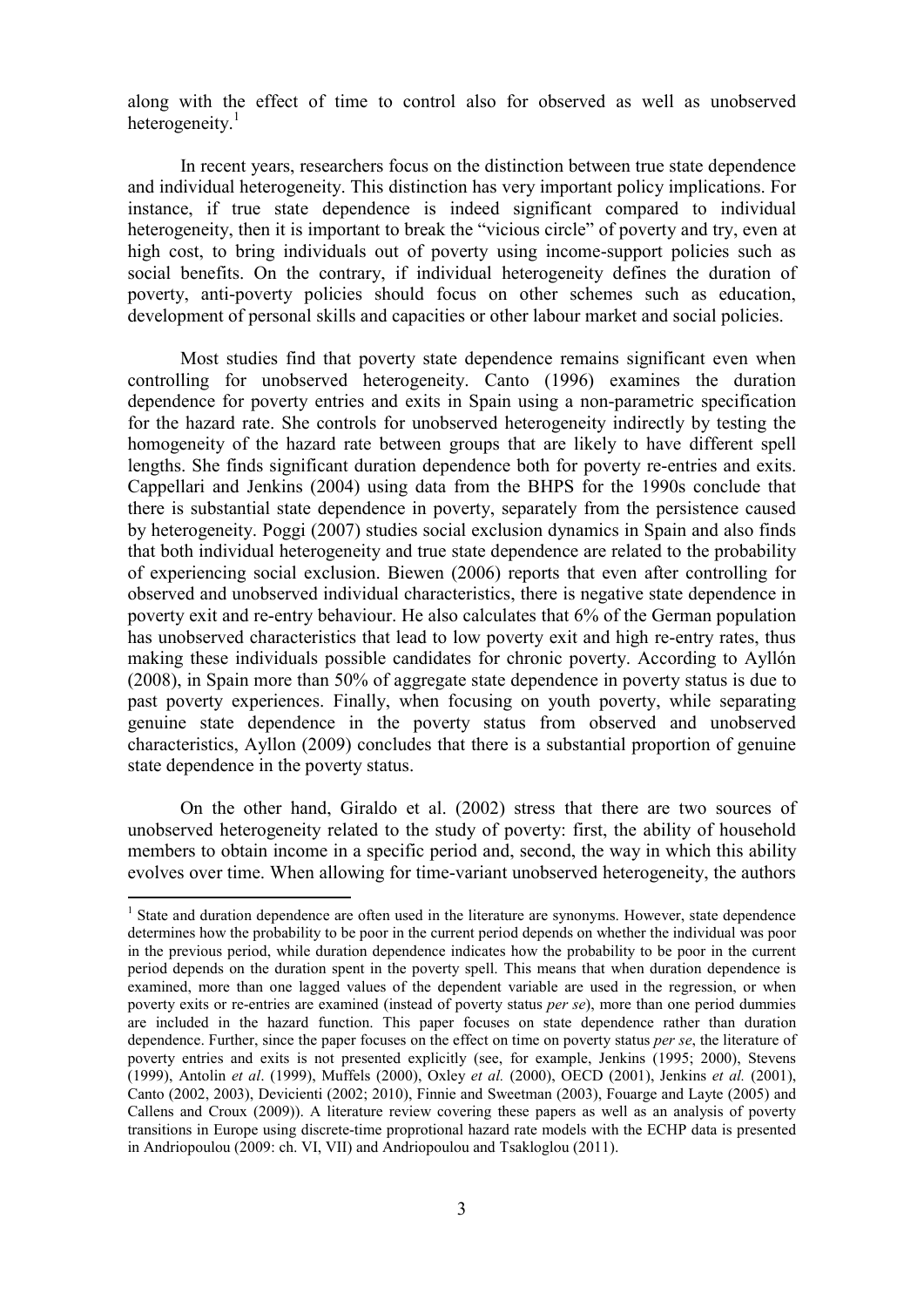do not find any sign of true state dependence in their analysis of persistent poverty in Italy. This finding reinforces the theory of incentives of the poor which may vary not only among individuals but also with time. As underlined by Aassve et al. (2006), there is also another issue on whether it is poverty experience or low income experience that really affects individuals with regards to the duration dependence. Poverty spells are not like unemployment spells, during which the individual is completely aware of the situation and, hence, his choices and preferences might be affected by his position. Studies that focus on low pay instead of poverty (Stewart and Swaffield 1999; Cappellari 2004; Stewart  $2007$ <sup>2</sup> show that the probability of being low paid depends strongly on low pay in the previous year. In the same line, Finnie and Gray (2002), when examining individual mobility across earning quintiles, conclude that the probability of having an upward or downward transition depends negatively on the time that an individual has spent in a given quintile and this negative duration dependence remains significant when controlling for unobserved heterogeneity. Likewise, Weber (2002) verifies that there is significant state dependence for women at the lower part of the distribution in Austria.

It should be noted that Cockx and Dejemeppe (2005) assert that the observed negative duration dependence in the exit rate very often turns out to be spurious, at least in unemployment studies. Nevertheless, Caliendo and Uhlendorff (2008) analyze the mobility between self-employment, wage employment and non-employment and find strong true state dependence in all three states. With regards to the labour force participation, Hyslop (1999) shows that participation decisions for women are characterized by significant state dependence, unobserved heterogeneity and feedback effects from fertility to participation decisions and vice versa.

#### **3. THE INITIAL CONDITIONS PROBLEM**

 $\overline{a}$ 

The initial conditions problem, developed by Heckman (1981b), in terms of transitions analysis, can be summarised to the fact that those who are poor in the first year of the survey may be a non-random sample of the population. Specifically, a positive result in terms of state dependence may be due to the fact that individuals with a higher tendency to remain permanently poor may be over-represented in the sample (Cappellari and Jenkins 2004; 2008). Therefore, in the case of state dependence, controlling for the observed and unobserved determinants of initial poverty status is important.

In practice, the problem arises because the start of the observation period does not concise with the start of the stochastic process that has generated the poverty or nonpoverty experiences. Arulampalam *et al*. (2000) emphasize that even if the model controls for unobserved heterogeneity, in order to disentangle the effect of state dependence from unobserved heterogeneity, the initial conditions need to be modelled instead of assumed as exogenously given, because the initial conditions may be correlated with the unobservables.

The problem of initial conditions has been tackled more extensively in the literature of unemployment dynamics. Arulampalam *et al.* (2000) examine unemployment dynamics for men using the BHPS and introduce the econometric issues

<sup>2</sup> Stewart (2007) focuses more on how past low-pay employment affects the probability of being unemployed in the future using a similar methodology as when state dependence is examined.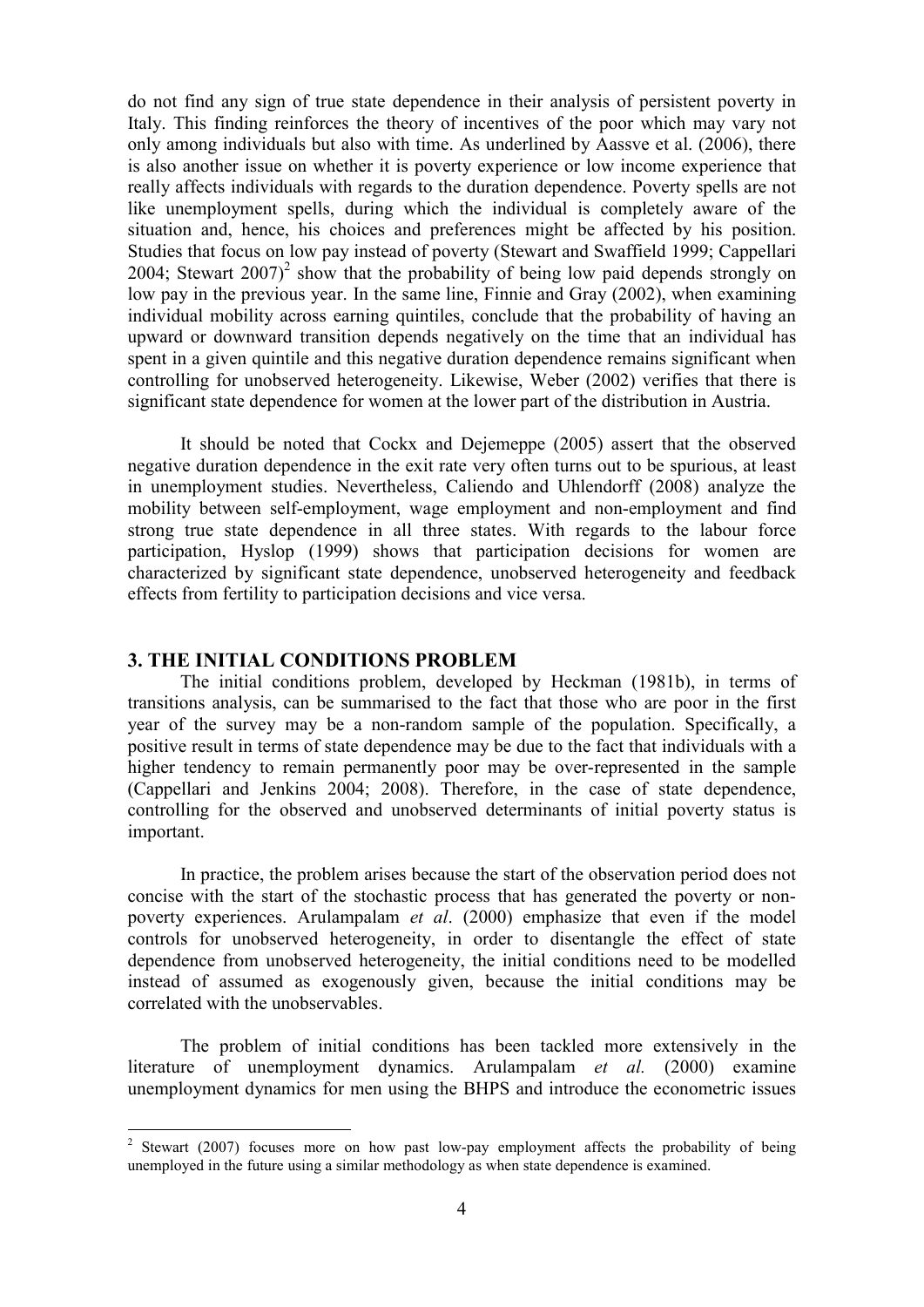concerning dynamic panel data models: unobserved heterogeneity (based on Chamberlain 1984), state dependence (based on Heckman 1981a, 1981c) and the initial conditions problem (based on Heckman 1981b). Even when controlling for initial conditions and unobserved heterogeneity, they find that there is strong state dependence especially for older unemployed individuals that may be attributed to depreciation of human capital, signalling (in the sense that past unemployment spells signal the capacities or productivity of individuals to potential employers) and to the fact that unemployed individuals may accept low quality jobs and this may lead to enterprise closure and future unemployment spells. Arulampalam (2002) extents this work further in various directions, using different definitions of unemployment.

Cappellari and Jenkins (2004) use a first-order Markov model in order to study poverty transitions<sup>3</sup>. The great virtue of this model, which is a complement to hazard and covariance structure models, is that it allows controlling for initial conditions effects. In addition, these models control for potential non-random sample retention (for individuals that do no attrite and for whom income is observed for at least two consecutive periods). Ayllón (2008) examines poverty transitions in Spain using the model proposed by Cappellari and Jenkins (2004). She finds that unobserved heterogeneity affecting poverty status in the base year as well as sample attrition, are exogenous to unobservables related to poverty transitions (although her results are sensitive to the selection of the poverty line). Models that control for initial conditions are also used in studies of earnings mobility (Stewart and Swaffield 1999; Cappellari 2004; Cappellari and Jenkins 2008).

The methodology that we use in this paper in order to control for initial conditions is based on Wooldridge (2005), which proposes a solution to handle the problem of endogeneity of the initial conditions, while controlling for unobserved. He suggests using a joint density distribution conditional on the strictly exogenous variables and the initial condition, instead of attempting to obtain the joint distribution of all outcomes of the endogenous variables (Hsiao 1986). For the binary response models of probit and logit form, the main advantage of this method is that it can be applied easily using standard random effects software. Yet, the explanatory variables included in the model must be strictly exogenous and at most one  $\log^4$  of the dependent variable can be used in the estimation. Another restriction of the model is that it can be applied only to balanced panel data. This reduction from unbalanced to balanced panel data can always result in discarding useful information. An application of this methodology to social exclusion can be found in Poggi (2007).

## **4. THE EUROPEAN COMMUNITY HOUSEHOLD PANEL AND DEFINITIONS**

 $\overline{a}$ 

The empirical research of the paper is based on the data of the European Community Household Panel (ECHP). The ECHP is a harmonized cross-national longitudinal survey, focusing on income and living conditions of households and individuals in the European Union. Due to its multidimensional nature, the ECHP provides information at micro-level across countries and across time on: income,

 $3$  Schluter (1997) also uses a Markov model with exogenous variables in order to study the German income mobility, with some extensions to poverty dynamics.

<sup>&</sup>lt;sup>4</sup> D' Addio and Honore (2002) claim that the probability of exiting poverty may depend not only on the poverty status of the last period, but on the poverty status in the two most recent periods and they model second order state dependence, while controlling time–varying explanatory variables.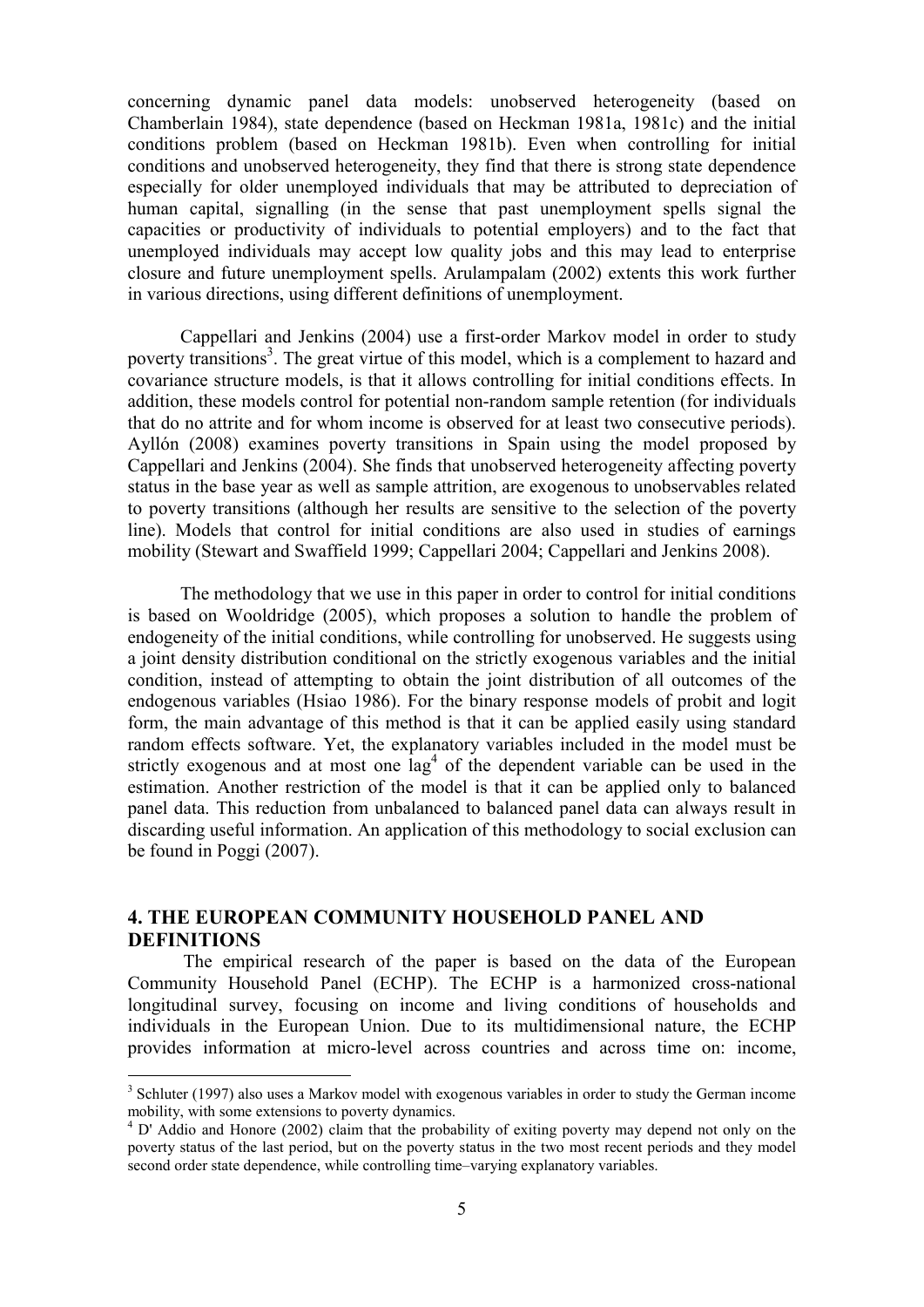employment, health, education, housing, migration, social transfers and social participation, as well as demographics. In other words, as Eurostat describes it, ECHP offers data on EU social dynamics (Eurostat 2003). The duration of the survey is eight years; thus, the ECHP consists of eight waves, one for each year, from 1994 to 2001. The ECHP covers all the 15 Member-States of the EU in that period, but not all countries have participated in all waves. In addition some Member-States, such as the UK and Germany, used data from existing panel surveys and converted them to ECHP format. In the current paper, we use all eight waves of the ECHP for 14 EU Member-States<sup>5</sup>.

Most of the income components in the ECHP have an annual time frame of the calendar year preceding the interview. In all the ECHP countries, apart from the UK, the calendar year coincides with the tax year, which is the reference period for income components. Although, in this way income comparability is ensured, other variables like the household composition variables, the economic activity status etc. refer to the time of interview and might not relate well to income measured over a period up to twelve months in the past (Eurostat 2001). This is particularly undesirable for poverty dynamic analysis that tries to identify changes in income components and also uses the lagged poverty status as an explanatory variable. Therefore, for the needs of the dynamic analysis that follows, we have reconstructed the household income, transferring all the income components one year back.<sup>6</sup>

Following the practice of Eurostat, the poverty line used in the paper is set at 60% of the national median equivalised household income per capita, as it has been calculated using the modified OECD scale which assigns 1 to the first adult, 0.5 to the remaing adults and 0.3 to children.

#### **5. THE MODEL AND ECONOMETRIC DETAILS OF THE ANALYSIS**

The main difference of the model used in this paper from a typical hazard model examining state dependence is that the dependent variable is the poverty status *per se* (whether someone is poor or non-poor) and not a variable signalling the poverty entry or exit. Moreover, state dependence is not captured with time dummies, but with the lagged value of the dependent variable. According to Wooldridge (2005, p. 42), only one lag of the dependent variable can be used when controlling for initial conditions. Nevertheless, this means that we cannot measure duration dependence, how much the chances of exiting poverty fall the longer one is in poverty.<sup>7</sup> Initial conditions are captured by introducing in the regression the value of the dependent variable in the first period. In this way, the assumption of exogeneity of all the explanatory variables is a strong assumption and, therefore, is tested at the end of the analysis.

<sup>&</sup>lt;sup>5</sup> For Sweden only cross-sectional data are available and, therefore, Sweden has been excluded from the analysis. Moreover, the panels of Austria, Finland and Luxembourg are shorter than those of the other countries.

<sup>&</sup>lt;sup>6</sup> It should be underlined that we do not simply lag one wave back the total net household income, but we take into account the different composition that each household might had in the previous have. The methodology developed for the reconstruction of household income follows the logic of Eurostat's (2003a) construction of household income variable and is similar to the one applied by Debels and Vandecasteele (2008).The algorithm for the reconstruction of household income is available from the authors on request.

 $<sup>7</sup>$  This effect can only be captured when modelling poverty exit with hazard functions using time dummies</sup> so as to capture the increasing effect of state dependence year by year.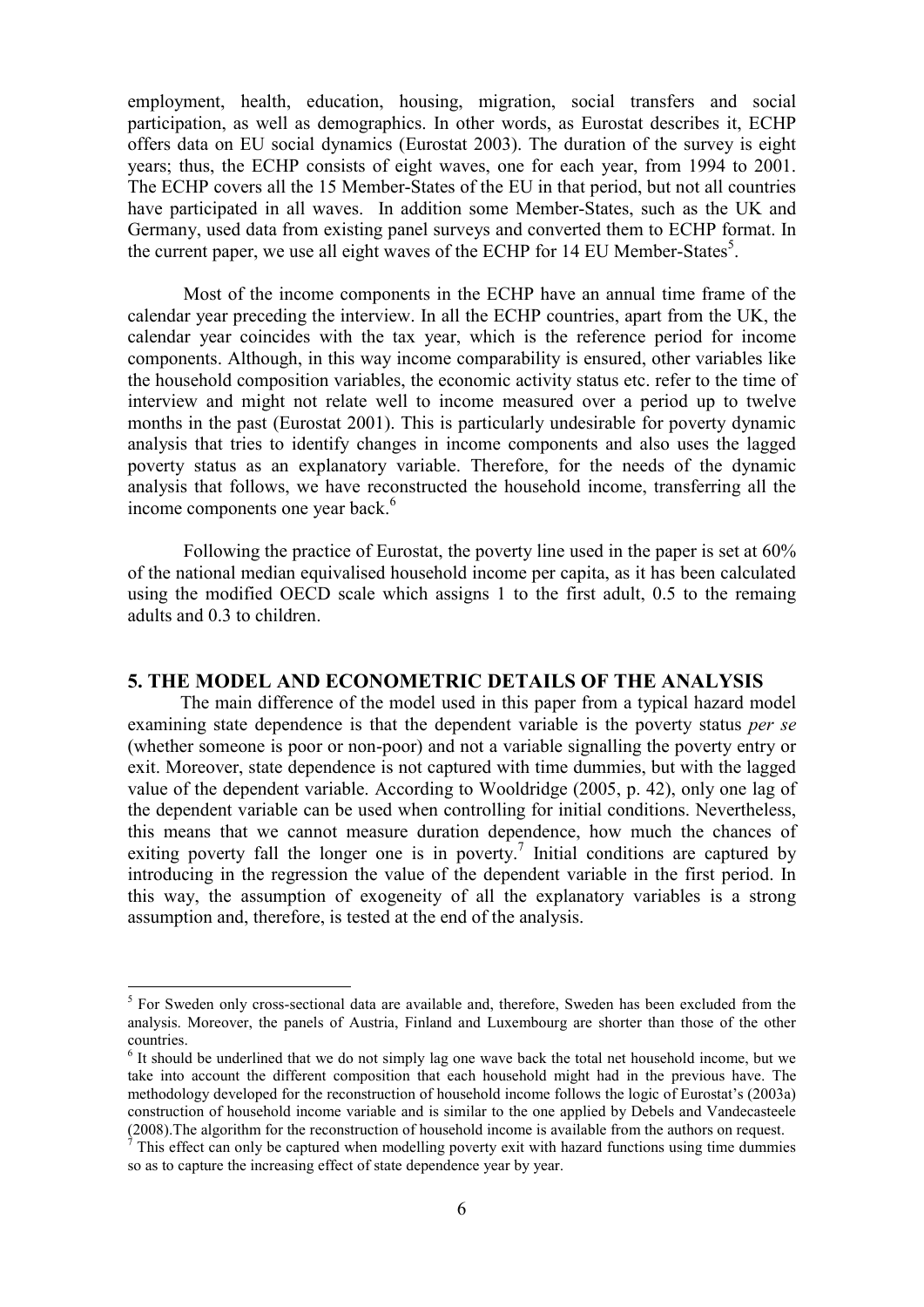More specifically for a random individual in the population and  $t=1, 2, \ldots$  T, the conditional probability that poverty occurs is:

 $P(y_{it} = 1 | y_{i,t-1},..., y_{i0}, z_i, c_i) = \Phi(z_{it} \gamma + \rho y_{i,t-1} + c_i)$  (1)

Where  $y_i$  is the dependent variable or the poverty state of the individual *i* at period *t* (when  $y_i = 1$  the individual is poor in period *t* and when  $y_i = 0$  the individual is non-poor),  $\Phi(x)$  is the logistic function  $\Phi(x) = \frac{\exp(x)}{1 + \exp(x)} = \Lambda(x)$ .  $\Phi(x) = \frac{\exp(x)}{1 + \exp(x)} = \Lambda(x)$ , which is between zero and one for all real numbers *x*, *y* and  $\rho$  are the parameters to be estimated, *z*<sub>*i*</sub> and *z*<sub>*i*</sub> are the vectors of time constant and time-varying explanatory variables and  $c_i$  is the unobserved effect.  $\rho$  is the coefficient of the lag value of the explanatory variable and the indicator of state dependence. If  $\rho > 0$  being poor (non-poor) at  $t-1$  increases the chances of being poor (non-poor) at *t* .

There are three main assumptions related to equation (1). First, the dynamics are first order, once  $z_i$  and  $c_i$  are also conditioned on. Second, the unobserved effect is additive inside the st.andard normal cumulative distribution function  $\Phi(x)$ . Third, all time-constant and time-varying variables are strictly exogenous (Wooldridge 2005, p.  $41)^8$ 

By assuming that the unobserved effect follows a normal distribution given the initial poverty condition  $y_{i0}$  and the time-constant explanatory variables  $z_i$ :

 $c_i | y_{i0}, z_i \approx Normal(a_0 + a_1 y_{i0} + a_2 z_i, \sigma^2_\alpha)$  (2)

the parameters of equation  $(1)$  can be consistently estimated.  $a_1$  offers information about the relationship between the unobserved effect and initial poverty status, while  $\sigma_{\alpha}^2$ indicates the dispersion accounted by unobserved heterogeneity. According to (Wooldridge 2005, p. 46), the density functions resulting from equations (1) and (2)

 $f(y_{ii}, ..., y_{iT} | y_{i0}, z_i, c_i; \gamma, \rho) = \Pi_t \{ \Phi(z_{ii} \gamma + \rho y_{i} + c_i)^{y} \cdot [1 - \Phi(z_{ii} \gamma + \rho y_{i} + c_i)]^{1 - yt} \}$ can be specified in such a way that standard random effects software can be used for the estimation.<sup>9</sup>

The above estimation can be applied only to balanced panels. Therefore, there is a loss of information by dropping individuals that are not present in all seven waves,  $10$ while selection and attrition problems might also be present. Nevertheless, the loss of information is compensated by the fact that Wooldridge's methodology allows selection and attrition to depend on initial conditions. Specifically, individuals with different initial poverty status are allowed to have different missing data probabilities. In this way, attrition is controlled for without being explicitly modelled as a function of initial conditions (Wooldridge 2005; Poggi 2007). Moreover, since we control for initial conditions, we do not restrict the sample to an inflow sample and we also include in our

<sup>&</sup>lt;sup>8</sup> For a framework for estimating dynamic, unobserved effects panel data models with possible feedback to future explanatory variables, see Wooldridge (2000).

<sup>&</sup>lt;sup>9</sup> For the use of fixed effects when controlling for initial conditions in a different methodological framework see Hahn (1999). For a full discussion of the advantages of random effects versus fixed effects see Honore and Kyriazidou (2000) and Honore (2002).

<sup>&</sup>lt;sup>10</sup> Six for Austria and Luxembourg and five for Finland.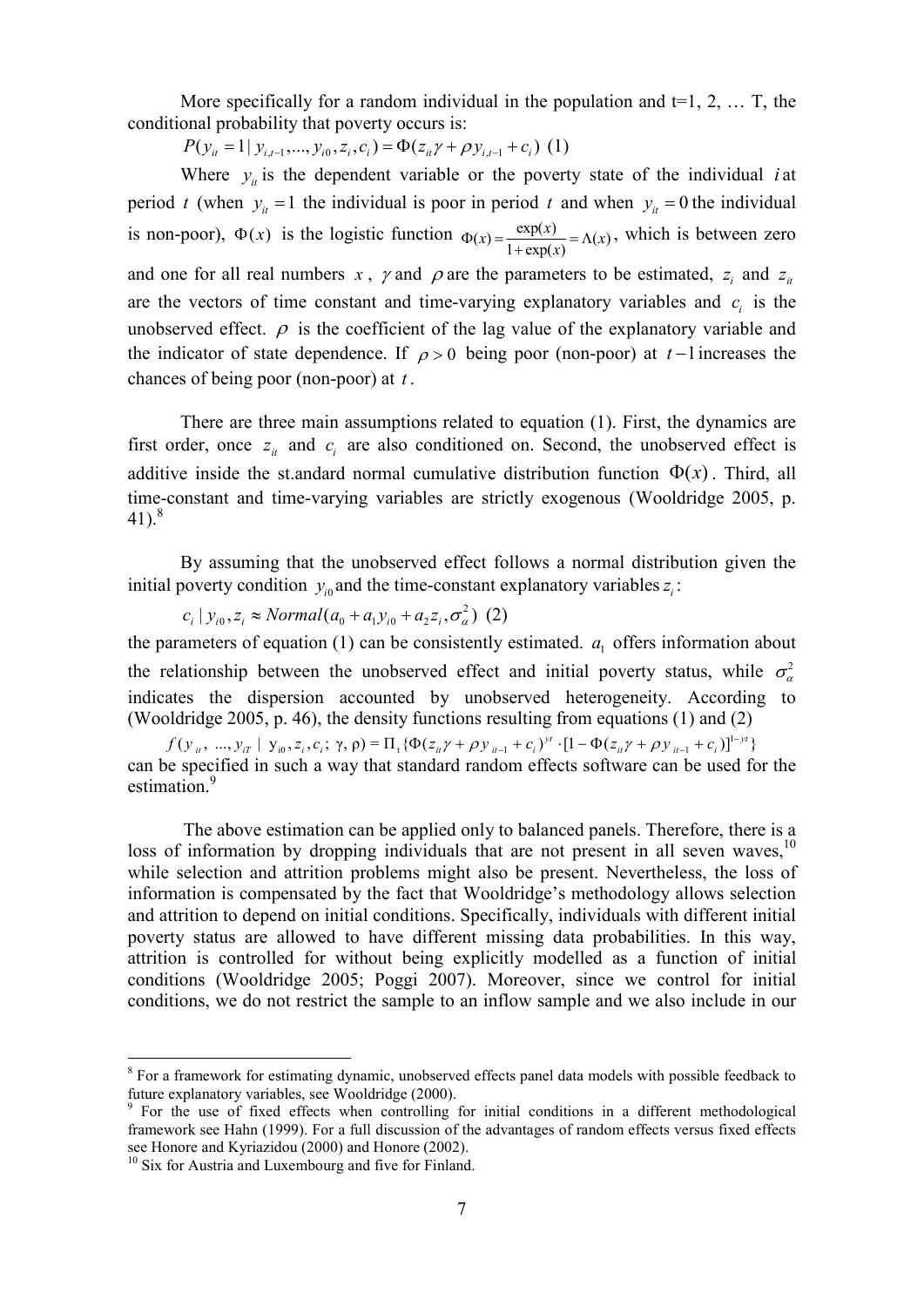analysis all the left-censored cases that we would have to exclude if a typical hazard analysis was used.

As in most poverty studies, since the equivalised household income per capita is used for the calculation of poverty status, it is indirectly assumed that the household members pool their income sources. Therefore, only personal characteristics of the household head are considered as regressors and not the personal characteristics of the household members (e.g. only the age of the household head is taken into account and not the age of each household member). Consequently, members of the same household have the same poverty determinants and, thus, the same poverty status. Since the panel includes repeated observations from the same individual and from the same family, the problem of possible violation of the homoskedasticity assumption is present. As a result, we use the "robust" or "sandwich" estimators for the standard errors, which allow observations to be dependent within cluster, although they must be independent between clusters. The results reported in the following tables have been calculated without the use of weights and are reported in terms of marginal effects.<sup>11</sup>

## **6. EMPIRICAL RESULTS: ANALYSIS OF STATE DEPENDENCE CONTROLLING FOR INITIAL CONDITIONS**

We develop four specifications using the dynamic logit model presented in the previous section. The first specification includes only the initial conditions dummy and the lagged value of the poverty status. In the second specification, variables controlling for the household and household head characteristics are included in the regression analysis, as well as wave dummies aiming to control for business cycles effects. In the third specification, a number of variables that may cause endogeneity bias are removed from the analysis, while in the fourth specification, the role of household type dummies is examined in detail. In order to facilitate comparisons across countries, the probability of the baseline group is reported on the top of each table.

Table 1 reports the results for the first specification. Both the marginal effects for the lagged poverty status and initial status are positive and significant at the 0.1% level in all 14 Member-States, implying that being poor in the initial or previous year increases the hazard of being poor in the current year. In most countries the initial conditions variable gives much higher marginal effects than the lag poverty status with the exception of Finland, the Netherlands and the UK, where the differences are small or go to the opposite direction, meaning that poverty reoccurrence is also an important issue. Specifically, the marginal effects for the initial conditions variable ranges from 11.3 to 38.6 in Greece, while in terms of absolute probability (the sum of the marginal effect and the baseline probability) ranges from 13.1 in the Netherlands to 43.7 in Greece. As suggested by the standard deviation of the heterogeneity variance,  $\sigma_{\alpha}$  unobserved heterogeneity is large. Also, the likelihood ratio test for  $rho^{12}$  suggests that unobserved heterogeneity is statistically significant in all countries.

 $11$  In the tables of the paper, the marginal effects are multiplied by 100 (thus, reported as percentage changes from the baseline).

<sup>12</sup> rho is the ratio of the heterogeneity variance to one plus the heterogeneity variance 2  $1 + ( sigma_u)$  $(sigma_u$ *sigma u*  $rho = \frac{(sigma_{\mu} u)^2}{1 + (sigma_{\mu} u)^2}$  and, in a way, indicates how much of the model variance is due to unobserved

heterogeneity.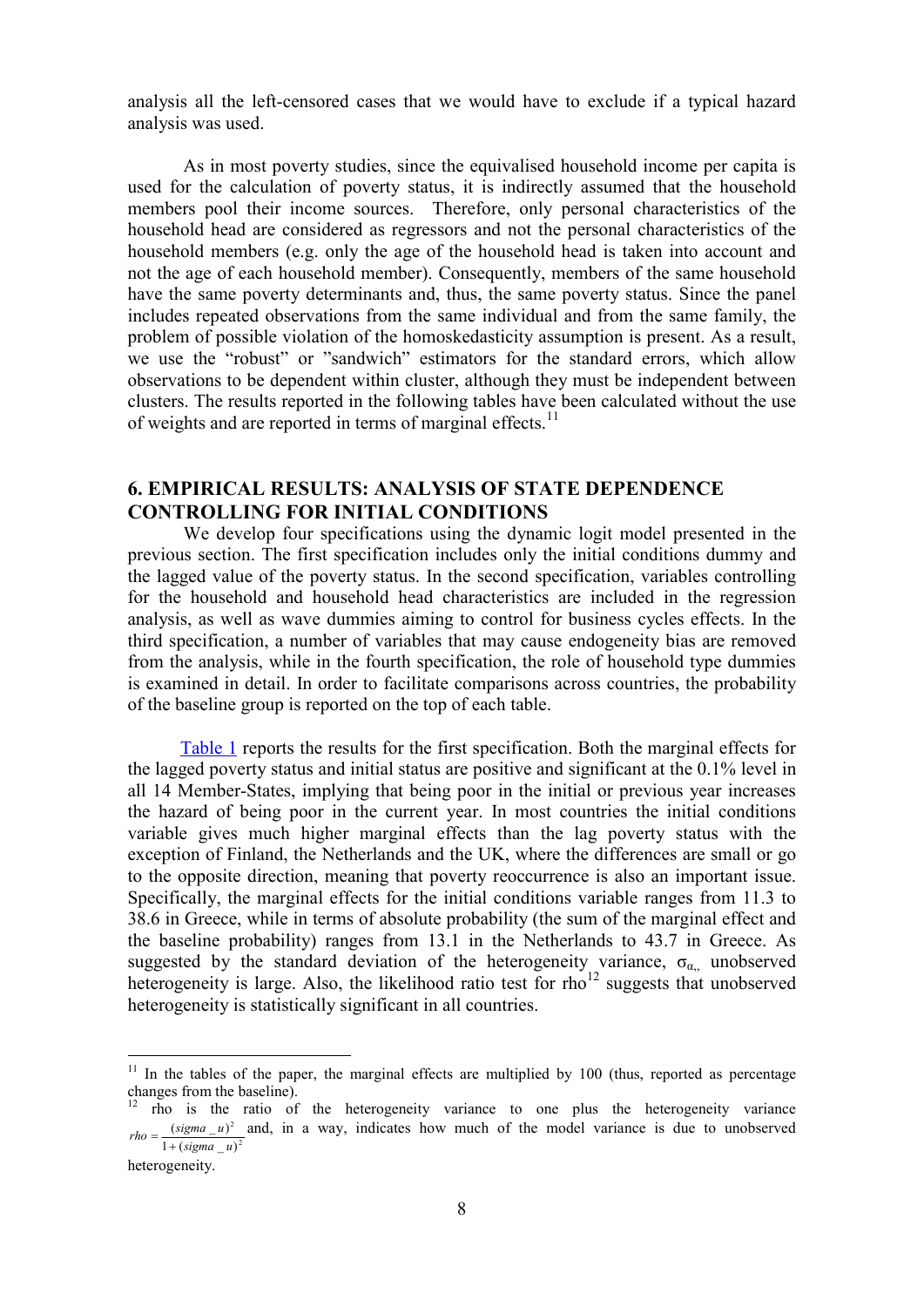In the second specification (Table 2), we include variables capturing certain characteristics of the household and the household head so as to control for the observed heterogeneity across individuals. Moreover, we add wave dummies in order to control for possible business cycle effects, especially for the time-varying variables such as the employment dummies. The baseline group consists of individuals that were not poor in the initial and previous year and live in a household with a male household head, aged 30-64, who has completed secondary education, is employed full-time and is a citizen of the country under examination. There are no dependent children<sup>13</sup> in the household, none of the household members is unemployed and none of the household members has severe disability or chronic disease. The probability of being poor while belonging to the baseline group is around 1% to 2% in all countries with the exception of the Netherlands (3.7%). The fact that there are no large differences in the baseline probability across countries, means that the choice of the baseline group is successful in facilitating comparisons across countries.

As expected, the effect of past poverty experiences declines in almost all countries in comparison to the first specification, when the household and the household head variables are added in the regression. The absolute decrease in the marginal effects corresponding to the effect of initial conditions is larger than the decrease in the marginal effects of lagged poverty status. This is expected since the socioeconomic variables that are included in the regression may also, in a way, determine whether someone is poor in the first place.

Living in a household with a head aged less than 30 or more than 64 increases the hazard of being poor in all countries. The effect is very strong for young headed households in Finland (5.5), the Netherlands (5.5.) and Denmark (4.6) as compared to the baseline group. Households headed by elderly individuals have a higher risk to be in poverty in 8 out of 14 countries and the highest marginal effect appears in Denmark (1.7) and Greece (1.2). Netherlands and France are the only countries where the chance to be in poverty decreases significantly for individuals living in households with heads aged above 64, as compared to the baseline group. The vulnerability of female-headed households to poverty is not evident in all countries. In Finland  $(0.8)$ , France  $(0.4)$  and Germany (0.3) and Italy (0.2) the marginal effect is significantly positive, but only marginally above zero. On the contrary, in Portugal, living in a female-headed household ceteris paribus leads to a small but statistically significant decline in the probability of being poor  $(0.2)$ .

The level of education of the household head also plays an important role in determining the chances of being in poverty at a particular point in time. Living in a household with a household head who has completed higher education sharply decreases the chances of being poor, while household heads with primary education increase the odds of being in poverty vis-a-vis the control group in all countries apart from the Netherlands. As expected, unemployment and inactivity of the household head also increase the probability of poverty. The effect of unemployment is particularly strong in Ireland  $(11.4)$ , the Netherlands  $(10.9)$ , Belgium  $(9.7)$  and the UK  $(6.0)$  and that of inactivity in the Netherlands (7.4), Denmark (5.9), Ireland (5.1), Finland (4.1) and the UK (4.1). The effect of citizenship of the household head is mixed across EU Member-

 $13$  The ECHP defines as "dependent children" the individuals who are aged less than 16 or 16-24 who live in the parental household and are economically inactive.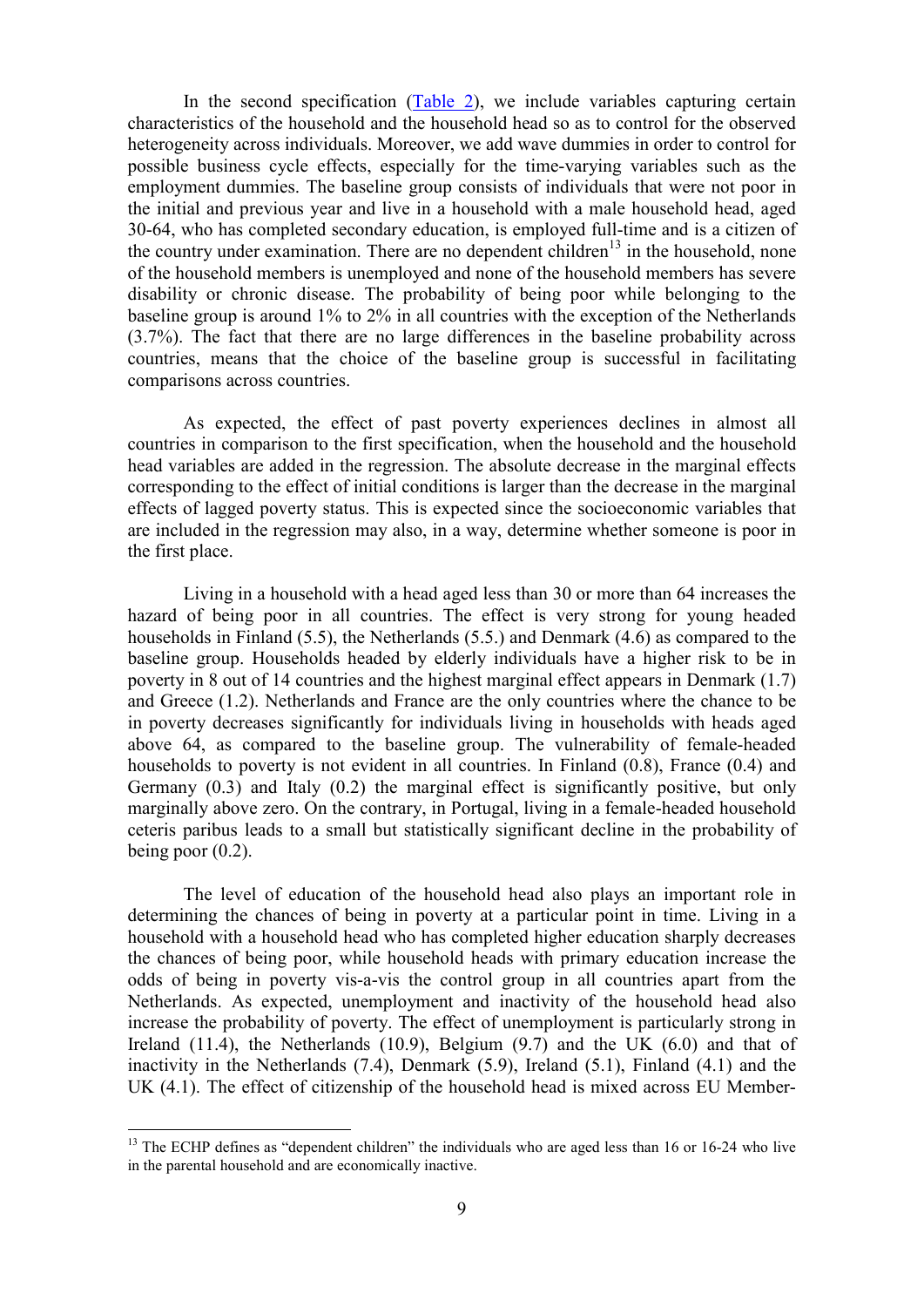States with a tendency to increase the probability of being poor both for the EU and the non-EU citizenship whenever the effect is significant. The highest risk of being poor while living in a household with an immigrant household head is observed in Finland; especially when the household head has a non-EU citizenship. The Netherlands and Belgium are the only countries where living in a household headed by an immigrant (with an EU-citizenship in the first case and a non-EU citizenship in the second) seems to decrease the chances of being poor. Nevertheless, these results should be interpreted with caution, since it is likely that immigrants are under-represented in the samples of most countries.<sup>14</sup>

In all countries, the presence of dependent children in the household increases the chances of being poor with the exception of Denmark, where the effect is not significant.<sup>15</sup> The effect is particularly strong in the Netherlands, where the probability to be in poverty when living in a household with dependent children increases by 5.2 percentage points as compared to the baseline group. The corresponding figures are also relatively large in Spain (2.0) and Italy (1.8). Having an unemployed (other than the household head) or a disabled member in the household also increases the chances of being in poverty in the Member-States where the underlying odds ratio is significant. The effect is particularly strong in households with unemployed members in Italy and the Netherlands and in households disabled members in Ireland.

In total, the second specification (Table 2) fits the data much better than the first specification (Table 1), since both the Akaike Information Criterion and the (AIK) Baysenian Information Criterion (BIC) decrease. Yet, as suggested by  $\sigma_{\alpha}$  unobserved heterogeneity remains large and significant at the 0.1% level in all countries.<sup>16</sup>

According to Wooldridge (2005, p. 41), when applying the methodology described in section 5, for the estimators to be efficient, all time-constant and timevarying variables must be strictly exogenous. The strict exogeneity assumption means that since we control for the past poverty status and unobserved heterogeneity, current poverty status must be unrelated to the value of the regressors in past or future period. In other words, violation of the exogeneity assumption exists if there are feedback effects from poverty status to future values of the covariates included as regressors in the logit model. Individual characteristics such as age, gender and nationality cannot depend on past poverty status. This is also likely to apply for education, for the limited period of observation used here. Nevertheless, the existence of past poverty spells might theoretically affect the employment status, fertility decisions (existence of dependent children in the household), employment and health status of household members. When

<sup>&</sup>lt;sup>14</sup> It should be noted that in the way that ECHP sample persons were selected, immigrants could only appear in the panel, if they were selected at the first wave or if they move in to a sample household in the next waves. Therefore, it can be alleged that ECHP does not measure properly population resulting from immigration inflows.

 $15$  This is in accordance with the results of Andriopoulou and Tsakloglou (2011), which show that, unlike the rest of the EU, ceteris paribus, in Denmark and Finland the chances of exiting poverty increase when dependent children are present into the household; an effect that can be attributed to the importance of family benefits in these countries.

<sup>&</sup>lt;sup>16</sup> We have also run all specifications using a standard logit regression without controlling for unobserved heterogeneity. It is interesting to note that although the odds ratio for the household and household head characteristics are slightly higher when unobserved heterogeneity is not controlled for, the odds for the state dependence are substantially higher while the odds for the initial conditions considerably lower. The results are available from the authors on request.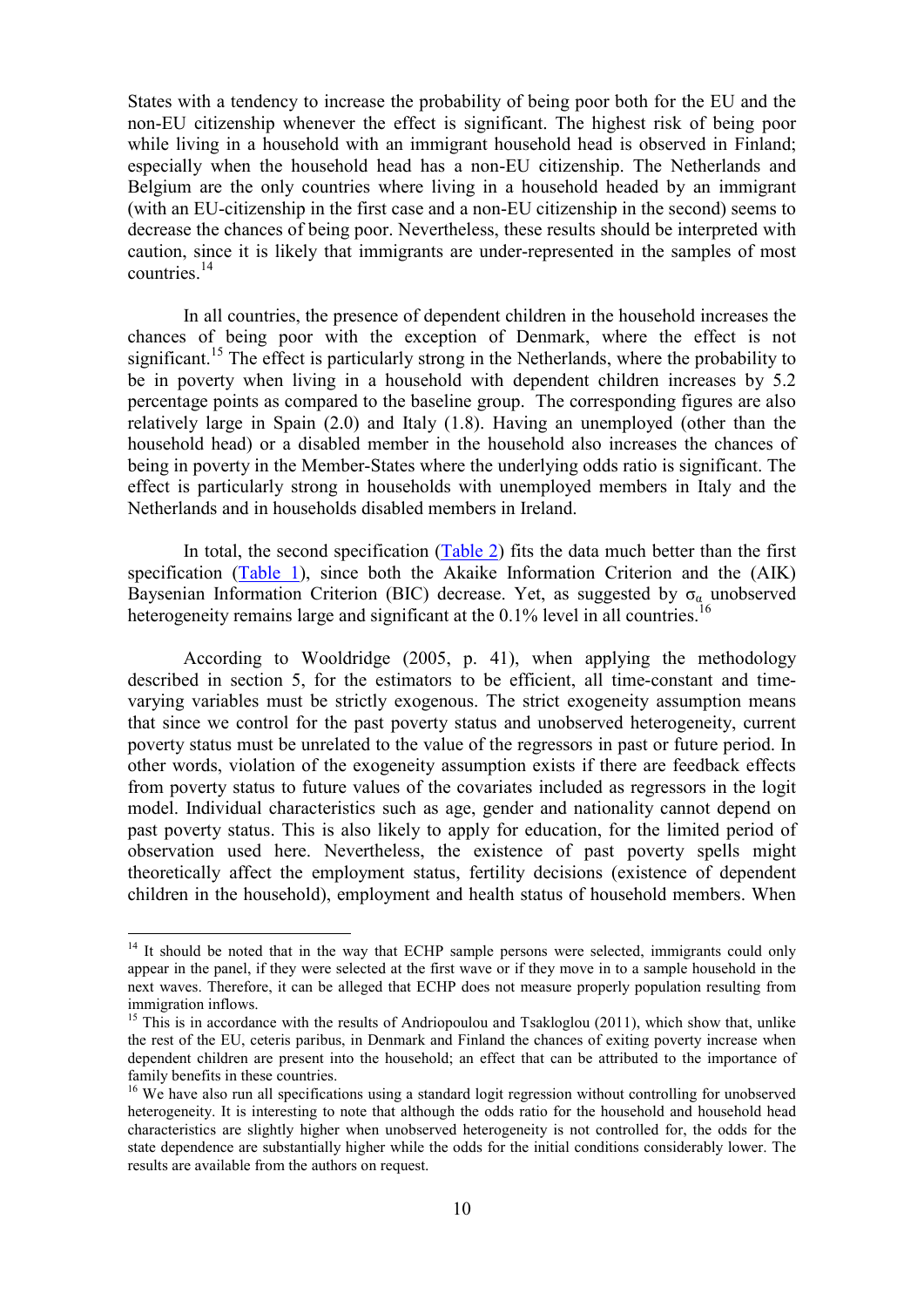examining feedback effects, Biewen (2004) finds that there is evidence that experiencing poverty has a negative effect on future employment behaviour and household cohesion. Specifically, he finds that poverty experiences may be associated with processes of demoralization, depreciation of human capital and incentive problems, increasing the probability that individuals who become poor will remain so for an extended period of time. At the same time, he identifies that low income strains marriages and cohabitative relationships.

In the literature, there is not any commonly accepted test for testing the exogeneity assumption. In  $Table 3$ , the variables that may cause endogeneity were removed from the model. In total, six variables were excluded that are related to the employment status of the household head and the existence of dependent children, unemployed or disabled household members. Both the Akaike Information Criterion (Akaike 1973) and the Baysenian Information Criterion (Schwarz 1978) decrease, suggesting that the the explanatory power of the model deteriorated. Moreover, unobserved heterogeneity increases, implying that the variables that were removed from the specification did account significantly for the observed heterogeneity across individuals that explain differences in the probability of being poor. Despite the fact that a large number of variables were removed from the specification, when comparing the results of Table 2 and Table 3, in most cases we do not observe substantial differences in the estimates of the variables that are common in both specifications. Yet, in some cases the differences are large; for example, in the cases of young headed households in Denmark and Finland, elderly households in Denmark and immigrant-headed households in Spain (with EU citizenship) and immigrant-headed with non-EU citizenhip in France, Finland and Luxembourg. This indicates that the increase in the marginal effect absorbed by the remaining variables is not distributed proportionally in all cases and that there might be some issues of endogeneity for specific countries that cannot be easily examined at this context of analysis (for an approach examining feedback effects see Biewen 2009).

Table 4 focuses on the role of household type on poverty. Various household type classifications have been tested in the regressions and the one finally chosen includes ten different household types: single adult aged less than 30; single adult aged from 30 to 64; single adult aged more than 64; couple only, where both members are aged less than 65; couple only with at least one household member aged more than 64; other type of household without dependent children (e.g. a couple with working children living together, two brothers living together, three students living together, etc.); lone parent with at least one dependent child; couple with one or two dependent children; couple with more than two dependent children; other type of household with at least one dependent child (e.g. a couple with two dependent children and one grant-parent living together, two grandparents with a dependent grandchild, etc.). When the household type dummies are used, the age dummies for the household head and the dummy indicating whether there are dependent children in the household are removed from the specification as they partly capture the same effect in an aggregate way. The baseline household is a couple without children and none of the household members is over 64 years old. The rest of the baseline group characteristics remain unchanged.

In Table 4, the probability of being poor when belonging to the baseline group ranges from 0.7 in Luxembourg to 3.5 in Ireland and it is slightly higher for 10 out of 14 countries and lower for 4 countries as compared to the corresponding estimates of Table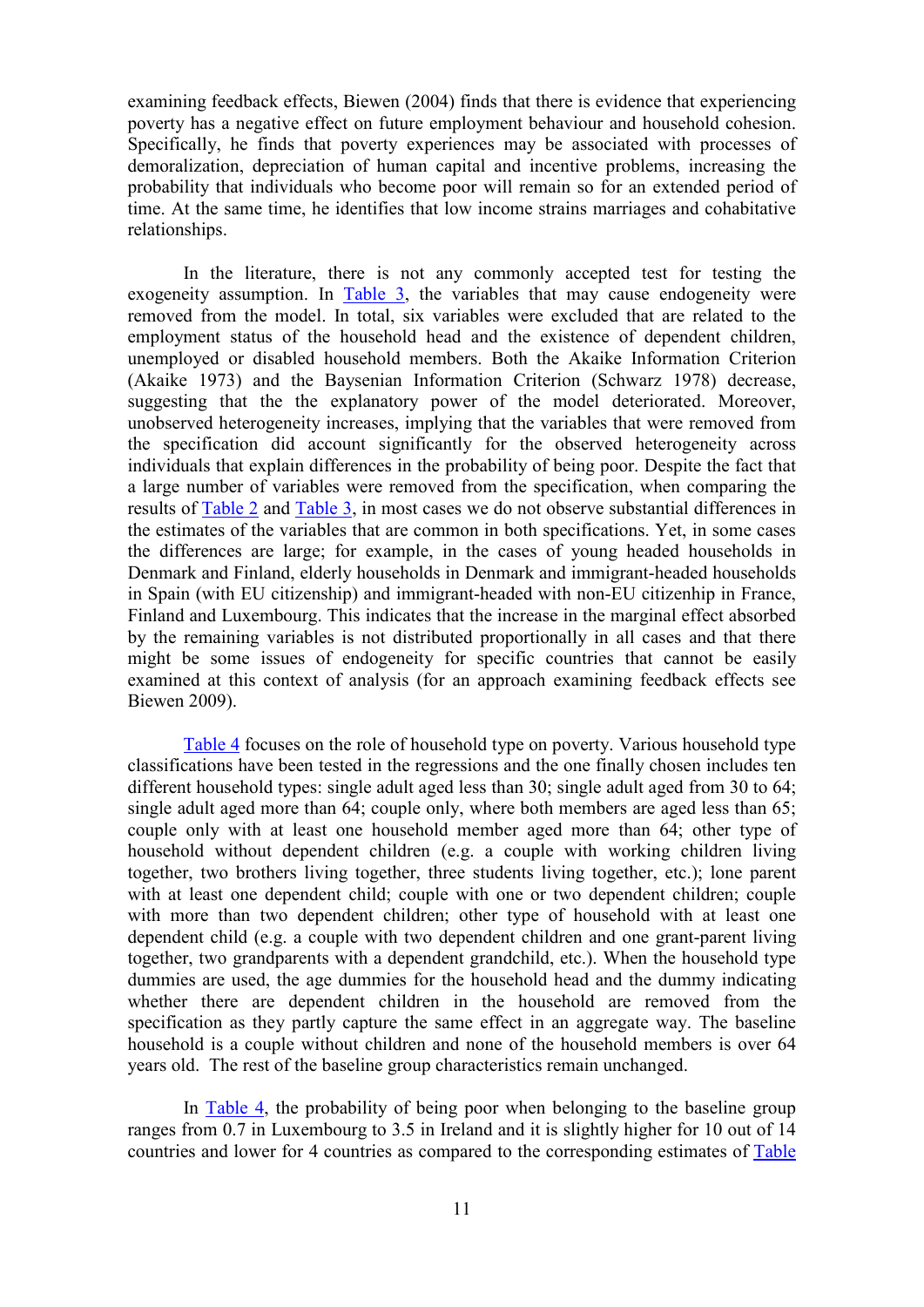2. Both the marginal effects for the initial and the lagged poverty status are high and significant suggesting that past poverty experience is a significant determinant of current poverty status irrespectively of the "amount" of observed and unobserved heterogeneity that we control for.

Compared to the baseline household type, almost all other household types have higher probability to be in poverty with few exceptions. For instance single adults aged more than 64 in Spain and the Netherlands and the residual category "other household type without dependent children" in Ireland, Spain, Greece, Portugal and Italy are less likely to be in poverty than the baseline group. With regards to the Mediterranean countries and Ireland, it should be noted that in this residual category belongs the family type with two parents and adult children that work but still live in their parents household, which is very common in these Member-States. More than 20% of the population lives in such households in the Mediterranean countries, while the corresponding figure is around 10% in countries like the Netherlands, Finland and Denmark.

Living alone and being less than 30 years old sharply increases the risk of being poor in most countries. In Portugal the effect is negative (-0.8), while in Spain, Greece, Ireland and Luxembourg the effect is not statistically significant. On the contrary, in the Northern countries such as the Netherlands (28.9), Finland (16.1), Denmark (10.4) and the UK (9.8), the increase in the probability to be poor, when living alone and being less than 30 years old, is particularly high. Being a single adult aged 30 to 65 years old increases the chances of being poor as compared to the baseline group only in 7 out of 14 countries and only in Ireland the marginal effect is greater than 2.0 percentage points. Also in Ireland, single adults aged more than 64 have significantly higher chances to be in poverty (9.4), while the relevant marginal effect ranges from 1.0 to 1.9 in the remaining countries where the effect is positive and significant. Netherlands is the only country where the effect is negative at the 5% level of significance. A couple with at least one member aged more than 64 has higher probability to be in poverty as compared to the baseline group in Greece (2.4), Austria (1.9), Denmark (1.9), Spain (1.1), Belgium (0.9), Portugal (0.8) and the UK (0.7); and statistically significantly lower probability but small in magnitude in Germany  $(-0.3)$  and France  $(-0.3)$ . As already mentioned the residual type of household without dependent children gives negative marginal effects in a substantial number of countries and only in the Netherlands (4.4) and Denmark (1.7), the chances to be under the poverty line are higher when living in such a household.

In accordance with the previous results, all household types with dependent children have higher chances to be in poverty than the baseline group. The higher risk is found in lone-parent families and families with more than two children. In particular, lone-parent families have a substantially higher risk to be in poverty as compared to the baseline group in the Netherlands (18.3), the UK (8.4), Germany (4.6) and France (3.9), while families with more than two children have much higher probability to be under the poverty threshold in the Netherlands (11.6), Spain (6.1), Luxembourg (5.1), the UK (4.7) and Italy (4.4). It should be mentioned, though, that the share of the population belonging to this household type differs a lot across countries, varying from 5.4% in Greece to 20.3% in Ireland.

The estimates for the variables that are common in the second and the fourth specification are similar in magnitude and significance. Both the AIC and the BIC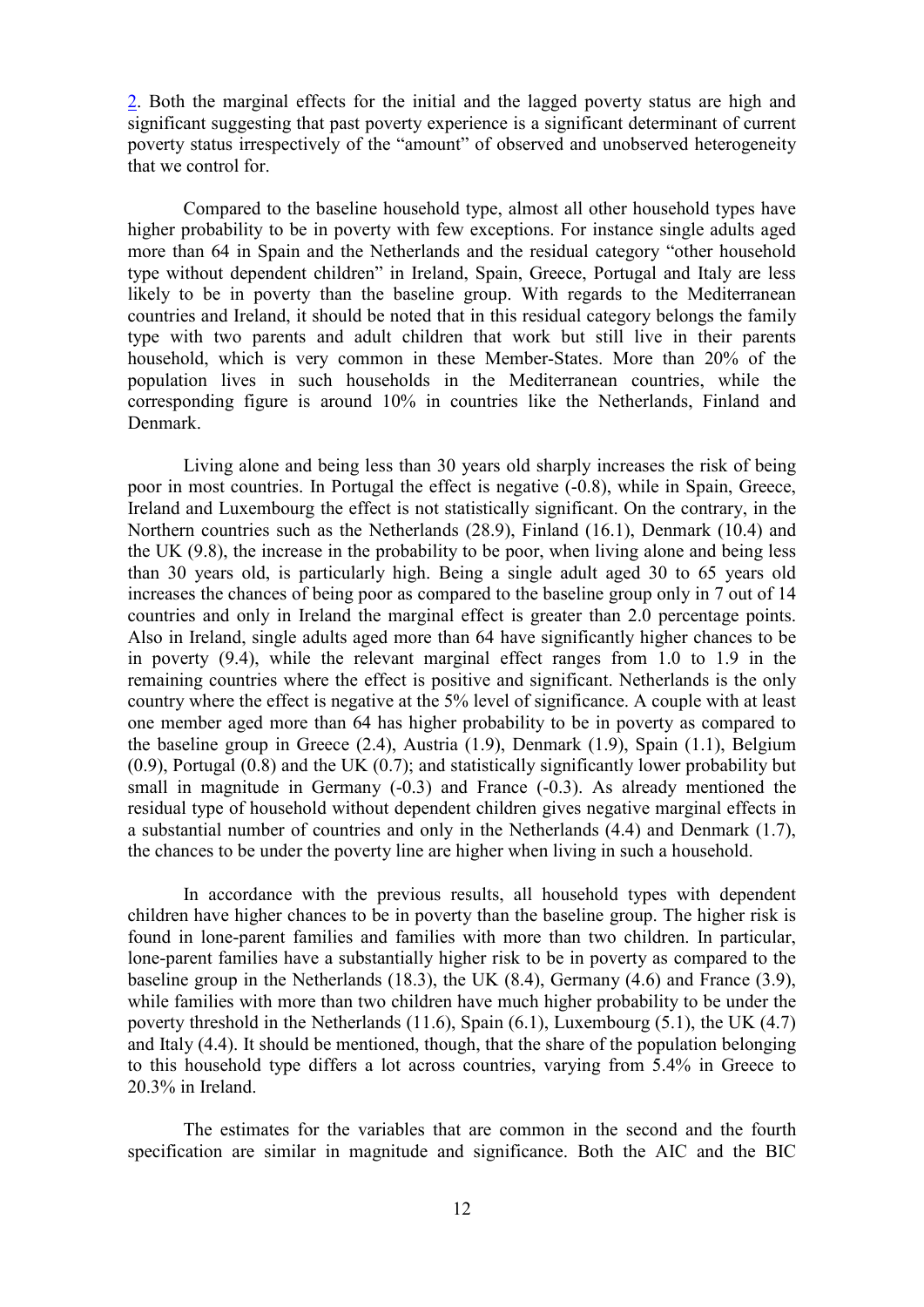decline, as well as the measures of unobserved heterogeneity suggest that this, more detailed, specification explains in a better way the probability to be in poverty in all countries examined.

For each value of the predictor in period j there is a postulated value of the logit hazard. In Table 5, the impact of past poverty experience (initial and in the previous year) on the conditional probability of being in poverty is estimated using the first specification with and without controls for unobserved heterogeneity. Table 6 reports estimates of the impact of state dependence on the conditional probability of being in poverty now averaged over the other covariates using the fourth specification. The estimated probabilities reveal that when we do not control for unobserved heterogeneity the effect of poverty in the previous year is much stronger than the effect of the initial poverty status. When unobserved heterogeneity is controlled for, the result is reversed.

The probabilities in both parts of Table 5 correspond to four combinations of past poverty status. In the first line, the probability that an individual experiences poverty is estimated, when he/she is non-poor in both the initial and the previous year. When unobserved heterogeneity is taken into account, the probability to be in poverty in period t, while being non-poor in the initial year and in t-1 declines by half in most Member-States. If the individual experienced poverty in the past, either in the previous or initial year, the probability to be below the poverty line in t increases as compared to the initial combination (non-poor in the initial period, non-poor in t-1). When we do not control for unobserved heterogeneity, the effect of experiencing poverty in the previous but not in the initial year (line two) is much stronger than the effect of experiencing poverty in the initial year only (line three). The estimated probabilities are higher than 40% in all Member-States for the second combination (non-poor in the initial year, poor in the previous year,), while for the third combination (poor in the initial year, non-poor in the previous year), the probabilities range from 9.1% in the Netherlands to 23.2% in Greece. Yet, this result is reversed in almost all countries, in Part B of Table 5, where unobserved heterogeneity is controlled for (the exceptions being Finland and the Netherlands). The estimated probabilities for the second combination range from 9.9% in Belgium to 36.4% in Finland, while for the third combination the estimated probabilities increase and range from 10.7% in Germany to 43.7% in Greece. Finally, the individuals that experienced poverty in both the initial and the previous year have the highest probabilities to be in poverty in t with or without controlling for unobserved heterogeneity. In the first case, the estimated probabilities range from 64.6% in the Netherlands to 81.4% in Portugal and in the second case from 53.1% in the Netherlands to 80.3% in Portugal.

Table 6 estimates the corresponding probabilities using the fourth specification and, thus, a more "favourable" (with regards to poverty status) baseline group. In general, all estimated probabilities are lower than in the previous table. More specifically, Part A of Table 6 (without controls for unobserved heterogeneity) reveals that the probability of being poor in t while being non-poor in both the initial year of the survey and the previous year ranges from 1.1% in Luxembourg to 4.8% in Ireland. When the individual is non-poor in the initial year, but poor in the previous year (combination 2), the probability of being poor in t increases sharply and ranges from 11.6% in Denmark to 31.1% in the Netherlands. In all countries, the estimated probabilities reported in the third line of the panel, when the individual appears to be poor in the initial year but nonpoor in the previous year are substantially lower that the probabilities reported in the second line (they range between 3.6% and 10.6%). Finally, when both the initial and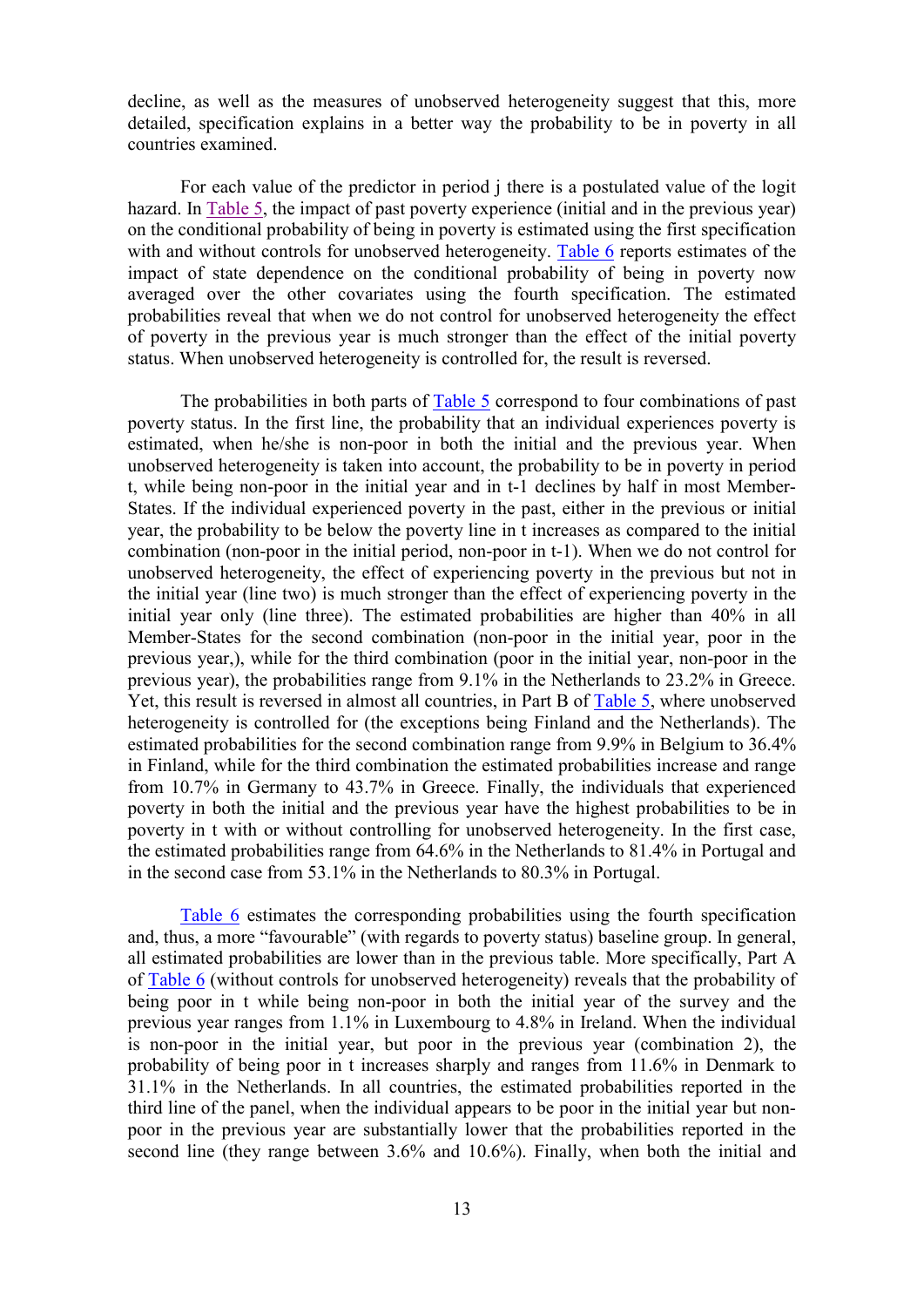lagged poverty values are set to 1, the estimated probability of being poor ranges from 24.2% in Denmark to 63.0% in Ireland. In line with the results of the first specification that are reported in Table 5, when observed heterogeneity is controlled for (Part B of Table 6), the estimated probabilities as well as the differences across Member-States decline. The probability of being poor in t, while being non-poor in the initial year of the survey and in the year t-1 is everywhere very low and ranges between 0.3% and 2.8%. In other words, individual unobserved characteristics "absorb" part of the differences in predicted probabilities across Member-States. The probability of being poor in t, while being non-poor in the initial year, but poor in the previous year is now much lower than in Panel A (ranging from 1.5% in Luxembourg to 12.2% in Ireland) and lower than the corresponding probabilities of being poor in the initial year and non-poor in the previous year (with the exceptions of Ireland and the UK). Finally, the probabilities of being poor in t, while being poor both in the initial year and in the year t-1 are on average fifteen percentage points than the probabilities without controlling for unobserved heterogeneity. The lowest value is reported in Luxembourg (18.2%) the highest in the Netherlands  $(45.0\%)$ .

The general conclusion to be drawn from these two tables is that, ceteris paribus, the probability of being in poverty now is higher for individuals that have experienced poverty in the past both with or without unobserved heterogeneity. When unobserved heterogeneity is added in the regression, the estimated probabilities decline and the effect of being poor only in the initial year (not the previous year) is higher than the effect of being poor only in the previous year (not the initial year).

#### **7. CONCLUSIONS**

The aim of this paper was to study the dynamics of poverty and in particular whether past poverty experience affects current poverty status. Our main conclusion is that state dependence remains significant in all specifications, even when controlling for observed, unobserved heterogeneity and initial conditions. Consequently, social benefits are likely to play an important role if breaking the "vicious circle" of poverty is among the long-run policy objectives of the policy-makers.

We also find that the coefficient of initial poverty status is significant in all specifications and when we control for unobserved heterogeneity the magnitude of the coefficient is higher than the magnitude of the coefficient of lagged poverty status. This indicates that an early intervention is necessary. As Finnie (2000) underlines, given the state dependence and the intergenerational effect that poverty often has, an early intervention offers the maximum of benefits to the poor households and society, because there are greater chances for an early than a late intervention to have long-lasting effects.

Irrespective of the magnitude of state dependence, unobserved heterogeneity remains also important in all specifications and its magnitude (as captured by sigma\_a) does not decrease substantially as the specification of the model improves. Moreover, the results for the observed characteristics indicate that individual heterogeneity also affects current poverty status. Consequently, anti-poverty policies should include schemes such as education, development of personal skills and capacities or other labour market and social policies. It is also important to note that having an income over or under the poverty line and, thus, being characterised as "poor" or "non-poor" is not directly observable by the individuals concerned (contrary to the unemployment situation) and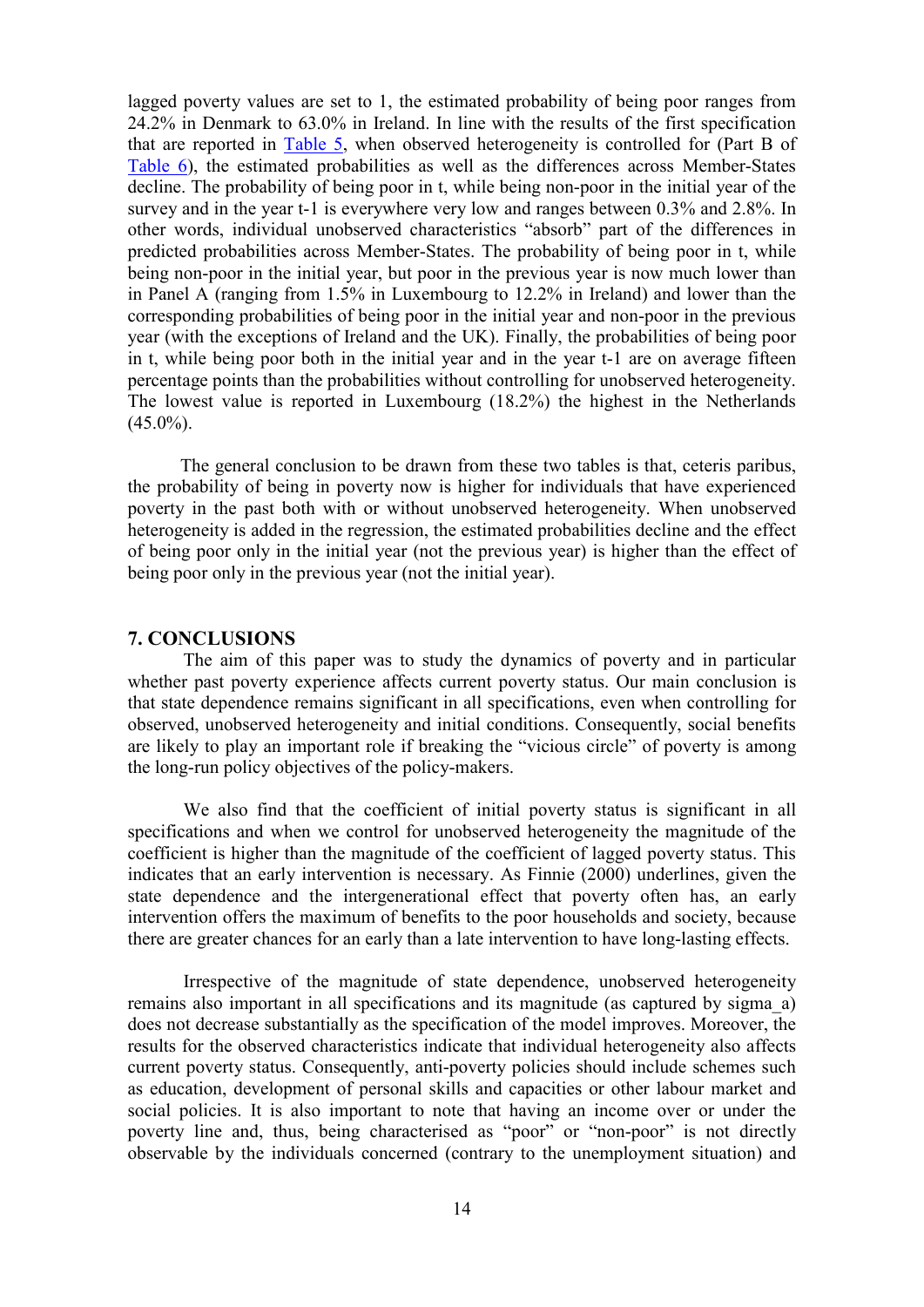may not affect the behaviour and choices of persons and families as strong as it would be necessary for escaping from poverty. Providing appropriate incentives for the poor people to work harder, take advantage of opportunities and exploit life-chances might also be necessary.

To conclude, the empirical results of this paper indicate that both state dependence and individual heterogeneity (observed or unobserved) play an important role in keeping individuals into poverty. Consequently, there is no single path into or out of poverty, suggesting that multiple policies can be considered to help people getting out of poverty. Given that the education and development of personal skills is a long-run process, which is also related to household income levels, the importance of the intervention of state in the short-run for breaking the "vicious cycle" should not be underestimated.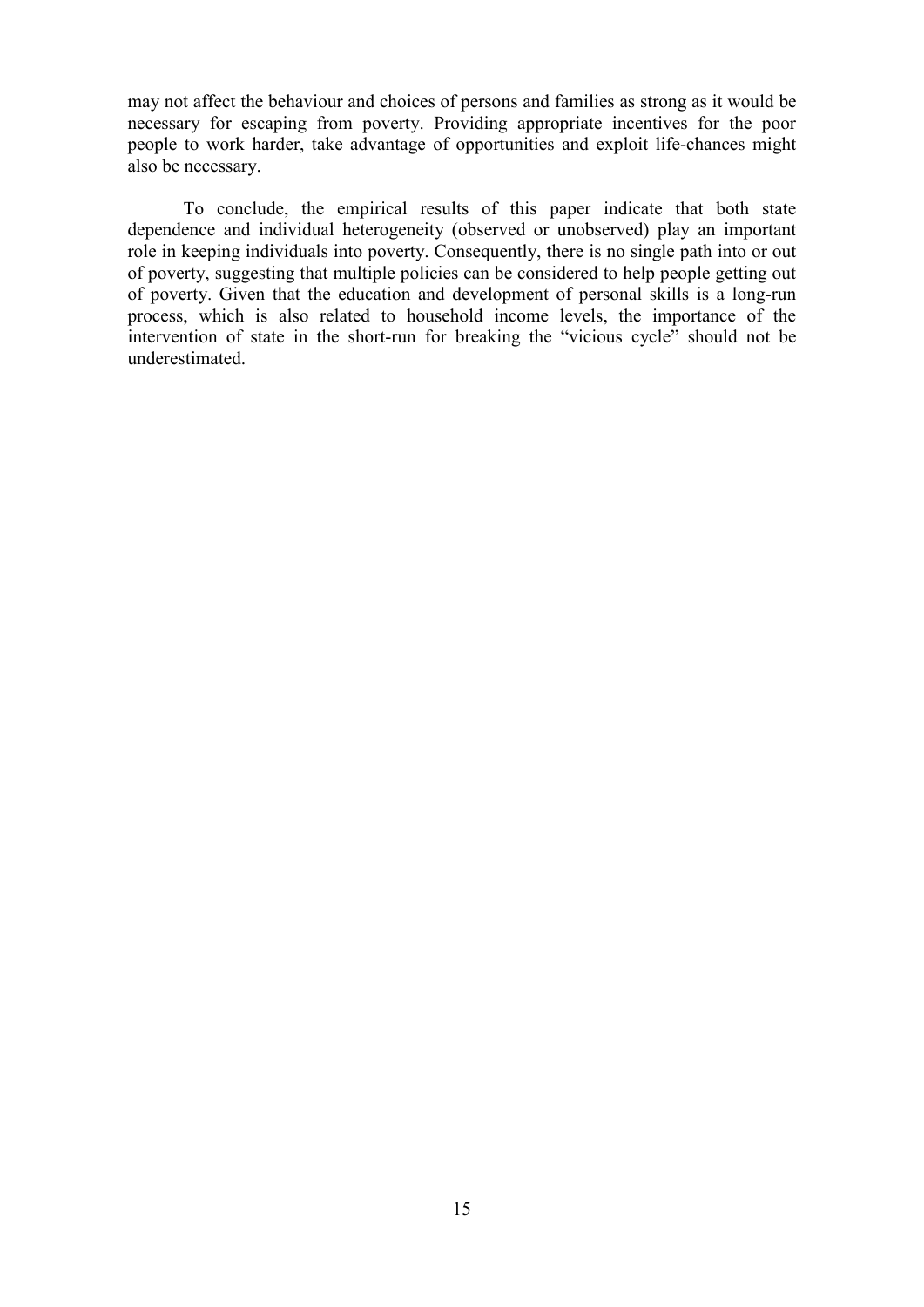#### **REFERENCES**

- Aassve A, Burgess S, Dickson M, Propper C (2006) *Modelling poverty by not modelling poverty: an application of a simultaneous hazards approach to the UK*. CASE Discussion Paper Series No.106, Centre for Analysis of Social Exclusion, London School of Economics, London
- Andriopoulou E (2009) *Poverty dynamics in the European Union:1994-2000.* PhD Thesis, Department of International and European Economic Studies, Athens University of Economics and Business
- Andriopoulou E, Tsakloglou P (2011) *The determinants of poverty transitions in Europe and the role of duration dependence*. No.5692, Institute for the Study of Labor, Bonn
- Antolin P, Dang T-T, Oxley H, Finnie R, Sceviour R (1999) *Poverty dynamics in four OECD countries*. Economics Department Working Papers No.212, Economics Department, Organisation for Economic Co-operation and Development (OECD), Paris
- Arulampalam W (2002) *State dependence in unemployment incidence: evidence for British men revisited*. IZA Discussion Paper Series No.630, Institute for the Study of Labor, Bonn
- Arulampalam W, Booth AL, Taylor MP (2000) Unemployment persistence. *Oxford Economic Papers* 52:24-50
- Ayllón S (2008) *Modelling poverty transitions in Spain: do attrition and initial conditions really matter?* IRISS Working Paper, CEPS/INSTEAD, Luxembourg
- Ayllón S (2009) *Modelling state dependence and feedback effects between poverty, employment and parental home emancipation among European youth*. DIW, Berlin
- Biewen M (2006) Who are the chronic poor? An econometric analysis of chronic poverty in Germany. In: Creedy J, Kalb G (eds) *Dynamics of Inequality and Poverty (Research on Economic Inequality, Volume 13)*. Emerald Group Publishing Limited
- Biewen M (2009) Measuring state dependence in individual poverty histories when there is feedback to employment status and household composition. *Journal of Applied Econometrics* 24(7):1095-1116
- Caliendo M, Uhlendorff A (2008) *Self-employment dynamics, state dependence and cross-mobility patterns*. No.3900, Institute for the Study of Labour, Bonn
- Callens M, Croux C (2009) Poverty dynamics in Europe. *International Sociology* 24(3):368-396
- Canto O (1996) *Poverty dynamics in Spain: a study of transitions in the late 1990s*. Distributional Analysis Research Programme Discussion Papers No.15, Suntory and Toyota International Centres for Economics and Related Disciplines (STICERD), London School of Economics, London
- Canto O (2002) Climbing out of poverty, falling back in: low income stability in Spain. *Applied Economics* 34(1903-1916)
- Canto O (2003) Finding out routes to escape poverty: the relevance of demographic vs. labor market events in Spain. *Review of Income and Wealth* 49(4):569-588
- Cappellari L (2004) *Earnings mobility among Italian low paid workers*. IZA Discussion Paper Series No.1068, Institute for the Study of Labor, Bonn
- Cappellari L, Jenkins SP (2004) Modelling low income transitions. *Journal of Applied Econometrics* 19:593-610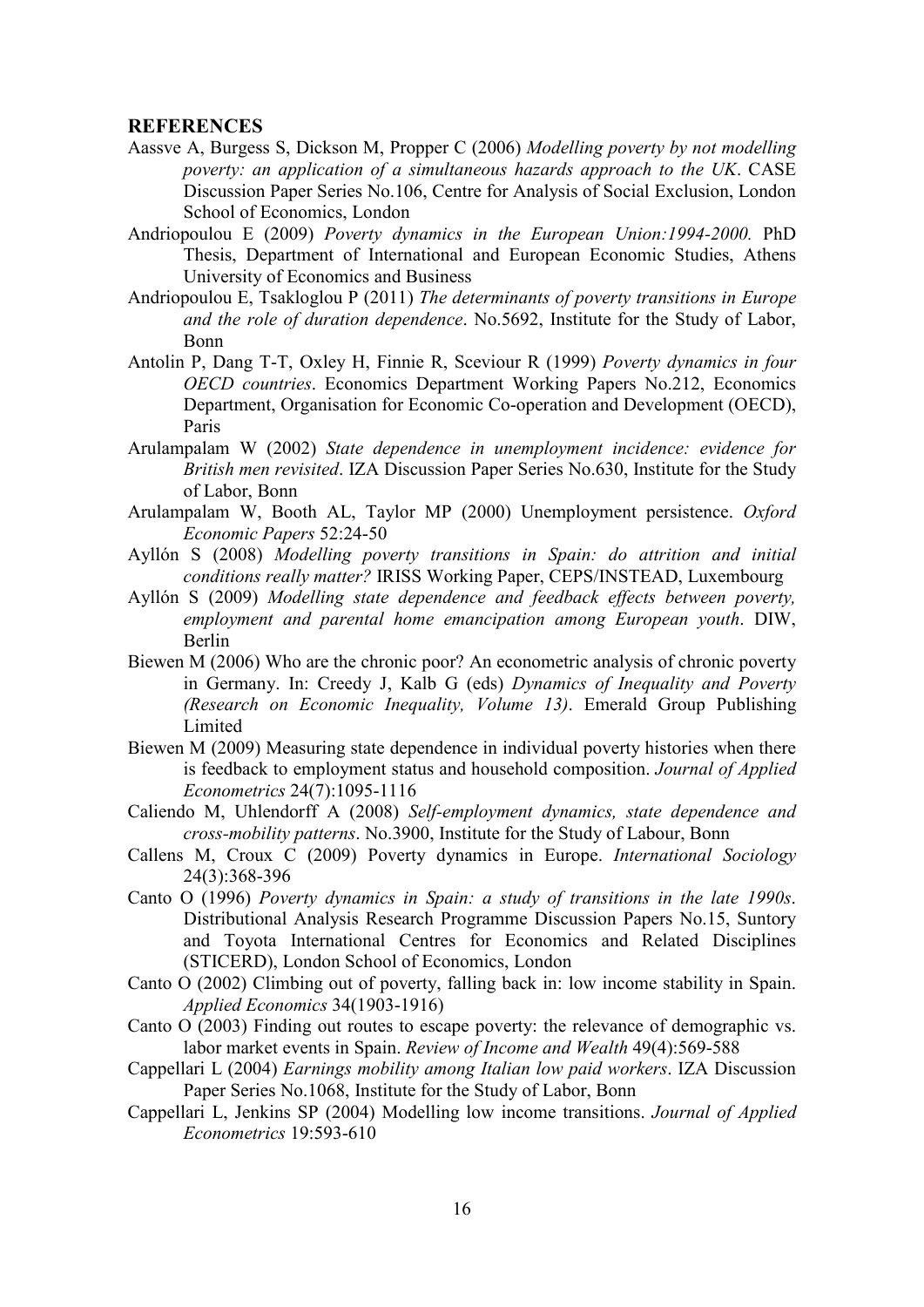- Cappellari L, Jenkins SP (2008) Estimating low pay transition probabilities accounting for endogenous selection mechanisms. *Journal of the Royal Statistical Society: Series C (Applied Statistics)* 57(2):165-186
- Chamberlain G (1984) Panel data. In: Griliches S, Intriligator M (eds) *Handbook of econometrics*. North-Holland, Amsterdam
- Cockx B, Dejemeppe M (2005) Duration dependence in the exit rate out of unemployment in Belgium. Is it true or spurious? *Journal of Applied Econometrics* 20:1-23
- D' Addio AC, Honore BE (2002) *Duration dependence and timevarying variables in discrete time duration models*. Working paper No.13, Department of Economics, School of Economics and Management, University of Aarhus, Aarhus
- Debels A, Vandecasteele L (2008) The time lag in annual household-based income measures: assessing and correcting the bias. *Review of Income and Wealth* 54(1):71-88
- Devicienti F (2002) Poverty persistence in Britain: a multivariate analysis using the BHPS, 1991-1997. *Journal of Economics-Zeitschrift Fur Nationalokonomie* S 9:307-340
- Devicienti F, Gualtieri V, Rossi M (2010) *The dynamics and persistence of poverty: evidence from Italy*. No.173, Collegio Carlo Alberto
- Eurostat (2001) *Reference periods*. ECHP Documentation No.DocPAN E2/SEP/28/2001, European Commission, Eurostat, Social and Regional Statistics and Geographical Information System Directorate (E), Living Conditions Unit (E-2), Luxembourg
- Eurostat (2003) *ECHP UDB manual: waves 1 to 8, survey years 1994-2001*. ECHP Documentation No.DocPAN 168/2003-12, European Commission, Eurostat, Social and Regional Statistics and Geographical Information System Directorate (E), Living Conditions Unit (E-2), Luxembourg
- Finnie R (2000) *Low income (poverty) dynamics in Canada: entry, exit, spell durations, and total time*. Working paper No. W-00-7E, Applied Research Branch, Strategic Policy, Human Resources Development Canada, Hull, Quebec
- Finnie R, Gray D (2002) Earnings dynamics in Canada: an econometric analysis. *Labour Economics* 9:763-800
- Finnie R, Sweetman A (2003) Poverty dynamics: empirical evidence for Canada. *Canadian Journal of Economics* 36(2):291-325
- Fouarge D, Layte R (2005) Welfare regimes and poverty dynamics: the duration and recurrence of poverty spells in Europe. *Journal of Social Policy* 34(3):407-426
- Giraldo A, Rettore E, Rivellato UT. (2002) The persistence of poverty: true state dependence or unobserved heterogeneity? Some evidence from the italian survey on household income and wealth. Paper presented at the 27th General Conference of the International Association for Research in Income and Wealth, Stockholm
- Hahn J (1999) How informative is the initial condition in the dynamic panel model with fixed effects? *Journal of Econometrics* 93(1999):309-326
- Heckman JJ (1981a) Heterogeneity and state dependence. In: Rosen S (ed) *Studies in labor markets*. Chicago Press, Chicago, Illinois
- Heckman JJ (1981b) The incidental parameters problem and the problem of initial conditions in estimating a discrete time - discrete data stochastic process. In: Manski C, McFadden D (eds) *Structural analysis of discrete data with econometric applications*. MIT Press, Cambridge, Massachusetts
- Heckman JJ (1981c) Statistical models for discrete panel data. In: Manski C, McFadden D (eds) *Structural analysis of discrete data with econometric applications*. MIT Press, Cambridge, Massachusetts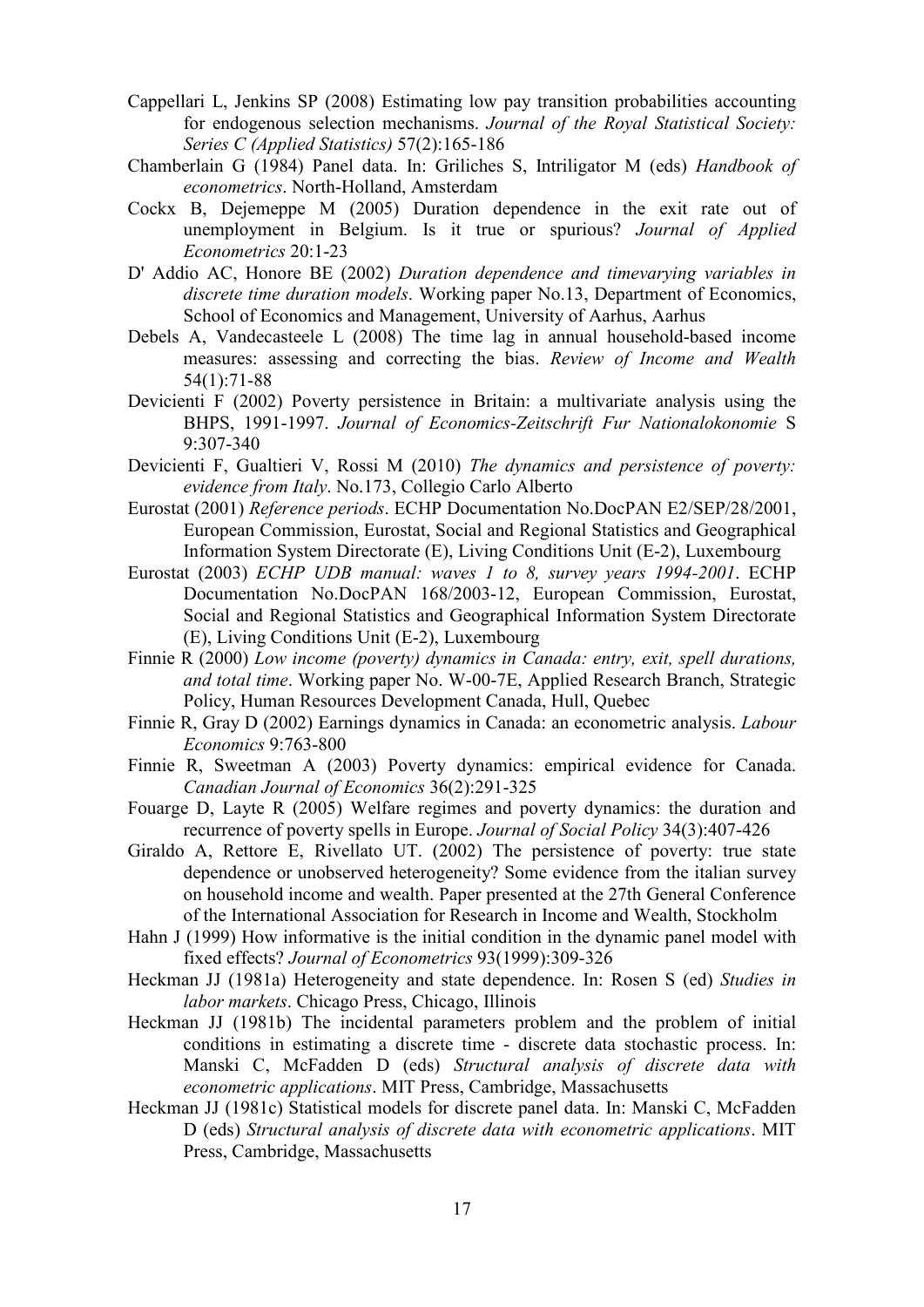- Honore BE (2002) *Non-linear models with panel data*. CEMMAP Working Paper No.13, The Institute of Fiscal Studies, London
- Honore BE, Kyriazidou A (2000) Panel data discrete choice models with lagged dependent variables. *Econometrica* 68(4):839-874
- Hsiao C (1986) *Analysis of Panel Data*. Cambridge University Press, Cambridge
- Hyslop DR (1999) State dependence, serial correlation and heterogeneity in intertemporal laborforce participation of married women. *Econometrica* 67(6):1255-1294
- Jenkins SP (1995) Easy estimation methods for discrete-time duration models. *Oxford Bulletin of Economics and Statistics* 57(1):129-138
- Jenkins SP (2000) Modelling household income dynamics. *Journal of Population Economics* 13:529-567
- Jenkins SP, Rigg JA, Devicienti F (2001) *The dynamics of poverty in Britain*. Research report No.157, Corporate Document Services for the Department for Work and Pensions, Great Britain Department for Work and Pensions; University of Essex, Institute for Social and Economic Research
- Muffels RJA (2000) Dynamics of poverty and determinants of poverty transitions. Results from the Dutch socioeconomic panel. In: Rose D (ed) *Researching social economic change*. Routledge, London
- OECD (2001) *When money is tight: poverty dynamics in OECD countries*. Organisation for Economic Co-operation and Development (OECD), OECD Employment Outlook, Paris
- Oxley H, Dang TT, Antolin P (2000) Poverty dynamics in six OECD countries. *OECD Economic Studies* (30):7-52
- Poggi A (2007) Does persistence of social exclusion exist in Spain? *Journal of Economic Inequality* 5:53-72
- Schluter C (1997) *On the non-stationarity of German income mobility (and some observations on poverty dynamics)*. Discussion Paper No.30, Suntory and Toyota International Centres for Economics and Related Disciplines, London School of Economics, London
- Schwarz G (1978) Estimating the dimensions of a model. *Annals of Statistics* 6:461-461
- Singer JD, Willett JB (2003) *Applied longitudinal data analysis: modeling change and event occurrence*. Oxford University Press, Oxford
- Stevens AH (1999) Climbing out of poverty, falling back in: measuring the persistence of poverty over multiple spells. *Journal of Human Resources* 34(3):557-588
- Stewart MB (2007) The interrelated dynamics of unemployment and low-wage employment. *Journal of Applied Econometrics* 22(3):511-531
- Stewart MB, Swaffield J (1999) Low pay dynamics and transition probabilities. *Economica* 66(261):23-42
- Weber A (2002) *State dependence and wage dynamics: a heterogeneous Markov chain model for wage mobility in Austria*. No.114, Institute for Advanced Studies, Vienna
- Wooldridge JM (2000) A framework for estimating dynamic, unobserved effects panel data models with possible feedback to future explanatory variables. *Economics Letters* 68(3):245-250
- Wooldridge JM (2005) Simple solutions to the initial conditions problem in dynamic, nonlinear panel data models with unobserved heterogeneity. *Journal of Applied Econometrics* 20:39-54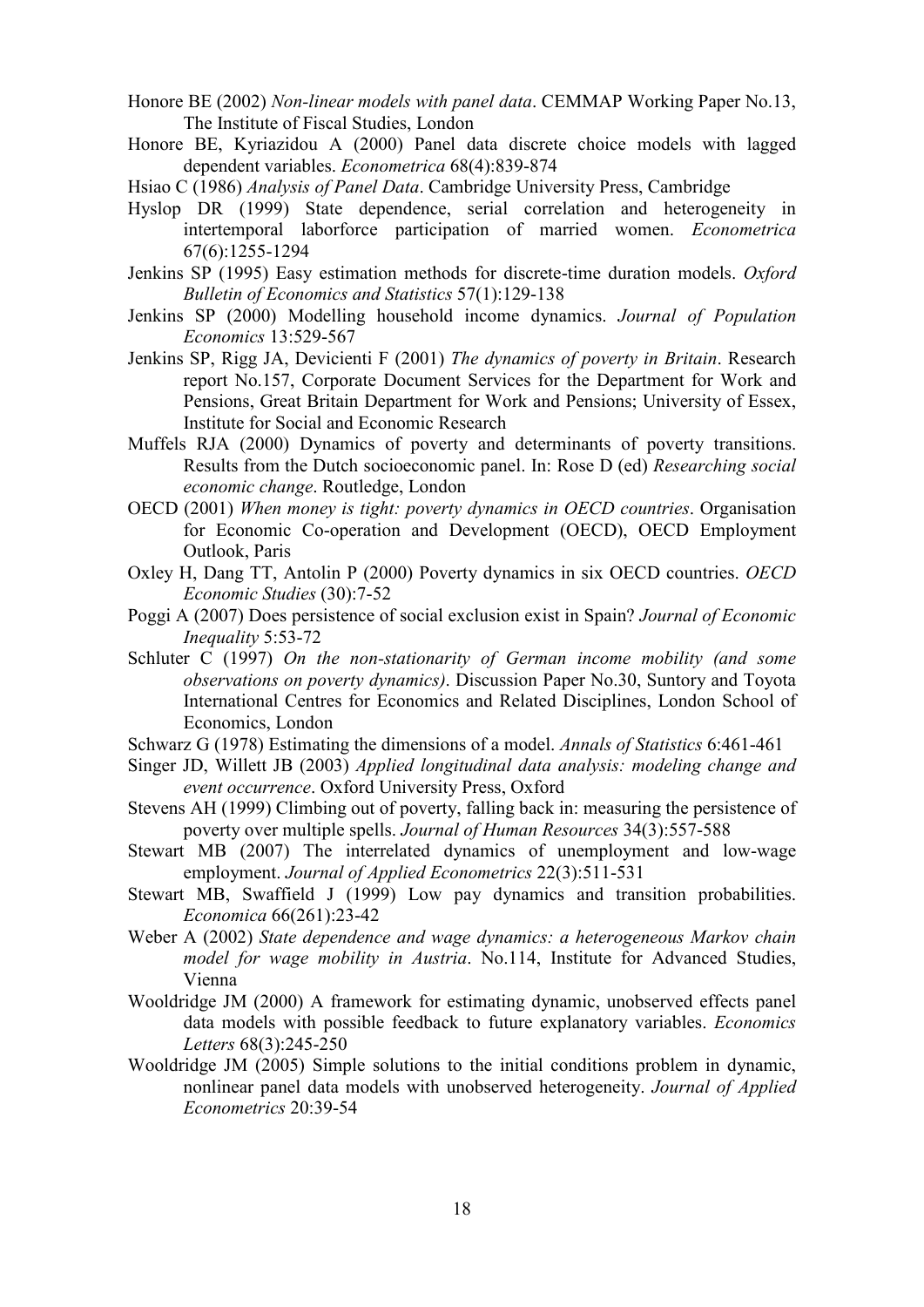| Table 1: Logit analysis of state dependence – Specification 1: with only initial and lag value of the dependent variable (controlling for unobserved heterogeneity) |                      |            |           |                          |                    |                                          |                                          |                                                              |                                                   |                                        |                                                         |                                         |                                                              |                                              |
|---------------------------------------------------------------------------------------------------------------------------------------------------------------------|----------------------|------------|-----------|--------------------------|--------------------|------------------------------------------|------------------------------------------|--------------------------------------------------------------|---------------------------------------------------|----------------------------------------|---------------------------------------------------------|-----------------------------------------|--------------------------------------------------------------|----------------------------------------------|
| Depvar=poverty exit                                                                                                                                                 |                      |            |           |                          |                    |                                          | Country                                  |                                                              |                                                   |                                        |                                                         |                                         |                                                              |                                              |
|                                                                                                                                                                     |                      |            |           | ĎК                       |                    | Ξ                                        | E.                                       | E                                                            |                                                   | ≊                                      |                                                         |                                         |                                                              |                                              |
| <b>Baseline probability</b>                                                                                                                                         |                      |            |           |                          | S.                 |                                          |                                          |                                                              |                                                   |                                        |                                                         |                                         |                                                              |                                              |
| poor_lag                                                                                                                                                            | $10.8***$            | $7.6***$   | $8.7***$  | $12.9***$                | $0.5***$           | $12.4***$                                | $\frac{11.5***}{30.0***}$                | $32.4***$                                                    | $9.0***$                                          | $18.3***$                              | $10.4***$                                               | $12.9***$                               | $22.9***$                                                    | $16.7***$                                    |
| poor 0                                                                                                                                                              | $27.5***$            | $25.5***$  | $15.5***$ | $16.2***$                | $0.1***$           | $8.6***$                                 |                                          | $11.3***$                                                    | $32.0***$                                         | $25.6***$                              | $23.2***$                                               | $10.8***$                               | $28.0***$                                                    | $17.6***$                                    |
| Number of obs                                                                                                                                                       |                      | 27,888     | 63,186    | $20,700$                 | 63,300             |                                          |                                          |                                                              |                                                   |                                        |                                                         |                                         |                                                              |                                              |
| Wald chi2                                                                                                                                                           | $26,850$<br>3,129*** | $2,533***$ | 5,429***  | $1,547***$               | $121***$           | $50,862$<br>5,907***                     | 60,036<br>6,861***                       |                                                              |                                                   |                                        |                                                         | $39,318$<br>3,013***                    |                                                              | $53,076$<br>$6,200***$                       |
| Log likelihood                                                                                                                                                      | $-7,219$             | $-6,668$   | 13,970    |                          |                    | $-18,637$<br>37,282<br>37,317<br>1.40*** | $-16,379$<br>32,766<br>32,802<br>1.21*** | 22,268<br>2,748***<br>-5,064<br>10,137<br>10,169<br>10,59*** | 71,874<br>7,274***<br>-23,593<br>47,195<br>47,232 | 28,626<br>3,175***<br>-9,316<br>18,639 | 21,535<br>2,575***<br>-4,170<br>8,347<br>8,379<br>8,379 | $-7,860$<br>15,729<br>15,763<br>0.93*** | 58,776<br>11,509***<br>-19,735<br>39,514<br>39,514<br>39,514 | $15,934$<br>$31,875$<br>$31,911$<br>$115***$ |
| AIC                                                                                                                                                                 | 14,446               | 13,344     | 27,948    | -4,871<br>9,749<br>9,781 | $22,854$<br>15,716 |                                          |                                          |                                                              |                                                   |                                        |                                                         |                                         |                                                              |                                              |
| BIC                                                                                                                                                                 | 14,479               | 13,377     | 27,984    |                          | 15,752             |                                          |                                          |                                                              |                                                   | $18,672$<br>1.18***                    |                                                         |                                         |                                                              |                                              |
| sigma u                                                                                                                                                             | $1.19***$            | $1.21***$  | $1.19***$ | $9.94***$                | $21***$            |                                          |                                          |                                                              |                                                   |                                        |                                                         |                                         |                                                              |                                              |
| rho                                                                                                                                                                 | $0.30***$            | $0.31***$  | $0.30***$ | $221***$                 | $31***$            | $0.37***$                                | $0.31***$                                | $0.09***$                                                    | $9.40***$                                         | $9.30***$                              | $2.29***$                                               | $0.21***$                               | $0.29***$                                                    | $0.29***$                                    |
|                                                                                                                                                                     |                      |            |           |                          |                    |                                          |                                          |                                                              |                                                   |                                        |                                                         |                                         |                                                              |                                              |

Notes:<br>1. Source: ECHP UDB 1994-2000 (Dec 2003 - 2nd issue)<br>2. Marginal effects are reported<br>3. \*p<0.05, \*\*<0.01, \*\*\*p<0.001 1. Source: ECHP UDB 1994-2000 (Dec 2003 - 2nd issue)

2. Marginal effects are reported

4. A constant term has been included in the regression 4. A constant term has been included in the regression 3. \*p<0.05, \*\*<0.01, \*\*\*p<0.001

5. d.c. - variable dropped due to collinearity 5. d.c. - variable dropped due to collinearity

6. s.n.o - variable dropped due to small number of observations, variable predicts failure or non-failure perfectly 7. Baseline probability: non-poor initially and non-poor in the previous year 6. s.n.o - variable dropped due to small number of observations, variable predicts failure or non-failure perfectly

7. Baseline probability: non-poor initially and non-poor in the previous year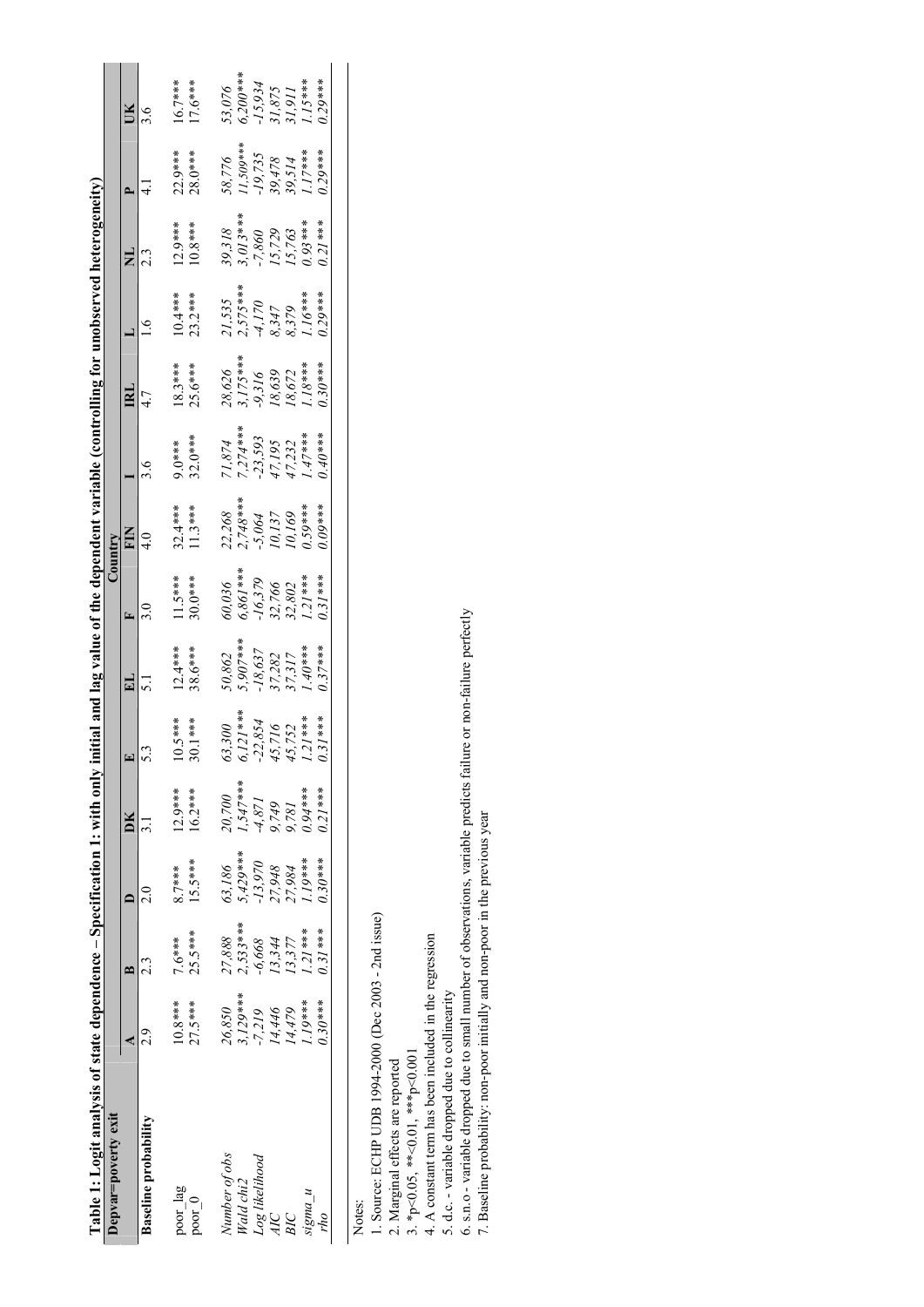| O<br>۱              |   |
|---------------------|---|
|                     |   |
|                     |   |
|                     |   |
|                     |   |
|                     |   |
|                     |   |
|                     |   |
|                     |   |
|                     |   |
| l                   |   |
|                     |   |
|                     |   |
|                     |   |
|                     |   |
| l                   |   |
|                     |   |
|                     |   |
| )                   |   |
|                     |   |
| tial<br>i<br>ı<br>₿ |   |
|                     |   |
| į                   |   |
|                     |   |
|                     |   |
|                     |   |
| l<br>Į<br>I         |   |
|                     |   |
| ť                   |   |
|                     | Ì |
|                     |   |
|                     |   |
| ℷ<br>֠              |   |
|                     |   |

| for unobserved heterogeneity)  |               |                      |                    |                        |                                                                                  |                                                                            |                                                                                                  |                                                                      |                                                   |                                                                                                                                                                                                                                                                                                                                                 |                                                                                    |                                                              |                                                                  |                                                                                       |
|--------------------------------|---------------|----------------------|--------------------|------------------------|----------------------------------------------------------------------------------|----------------------------------------------------------------------------|--------------------------------------------------------------------------------------------------|----------------------------------------------------------------------|---------------------------------------------------|-------------------------------------------------------------------------------------------------------------------------------------------------------------------------------------------------------------------------------------------------------------------------------------------------------------------------------------------------|------------------------------------------------------------------------------------|--------------------------------------------------------------|------------------------------------------------------------------|---------------------------------------------------------------------------------------|
| Depvar=poverty exit            |               |                      |                    |                        |                                                                                  |                                                                            |                                                                                                  | $\mathbb{C}$ ountry                                                  |                                                   |                                                                                                                                                                                                                                                                                                                                                 |                                                                                    |                                                              |                                                                  |                                                                                       |
|                                | ¢             | $\mathbf{\Omega}$    | ≏                  | DК                     |                                                                                  |                                                                            |                                                                                                  | EN                                                                   |                                                   | $\mathbf{\Xi}$                                                                                                                                                                                                                                                                                                                                  |                                                                                    |                                                              |                                                                  |                                                                                       |
| <b>Baseline</b> probability    | $\frac{5}{1}$ | $\overline{8}$       | $\overline{c}$     | $\frac{8}{1}$          |                                                                                  | $\frac{0}{2}$                                                              |                                                                                                  | $\circ$                                                              |                                                   |                                                                                                                                                                                                                                                                                                                                                 |                                                                                    | 3.7                                                          |                                                                  |                                                                                       |
| poor_lag                       | $5.4***$      | $4.9***$             | $4.5***$           | $4.6***$               | $4.2***$                                                                         | $5.8***$                                                                   | $4.2***$                                                                                         | $7.8***$                                                             | $3.5***$                                          | 7.9***                                                                                                                                                                                                                                                                                                                                          | $3.6***$                                                                           |                                                              | $5.4***$                                                         | $8.9***$                                                                              |
| poor 0                         | $15.9***$     | $12.2***$            | 7.4***             | $6.1***$               | $10.3***$                                                                        | $11.8***$                                                                  | $9.0***$                                                                                         | $10.1***$                                                            | $8.6***$                                          | $9.9***$                                                                                                                                                                                                                                                                                                                                        | $5.0***$                                                                           | $\frac{16.2***}{13.1***}$                                    | 5.9***                                                           | $6.2***$                                                                              |
| Household head                 |               |                      |                    |                        |                                                                                  |                                                                            |                                                                                                  |                                                                      |                                                   |                                                                                                                                                                                                                                                                                                                                                 |                                                                                    |                                                              |                                                                  |                                                                                       |
| Aged $\triangleleft$ 0         | $0.9***$      | 0.4                  | $1.5***$           | $4.6***$               | $0.9***$                                                                         | $1.4***$                                                                   | $1.5***$                                                                                         | $5.5***$                                                             | $0.6**$                                           | $1.3**$                                                                                                                                                                                                                                                                                                                                         | $\overline{0.1}$                                                                   |                                                              | $\overline{0.1}$                                                 | $2.9***$                                                                              |
| Aged > 64                      | $0.7***$      |                      | $-0.2$             | $1.7***$<br>0.2        |                                                                                  |                                                                            | $-0.4***$                                                                                        | $-0.3$                                                               | $2*$                                              |                                                                                                                                                                                                                                                                                                                                                 | $\overline{5}$                                                                     | $5.5***$<br>0.8*                                             |                                                                  |                                                                                       |
| Female                         | $-0.1$        | $\frac{0.8***}{0.3}$ | $0.3***$           |                        |                                                                                  | $1.2***$<br>-0.2<br>-1.3***                                                | $0.4***$                                                                                         | $0.8***$                                                             | $0.2**$                                           | $0.8***$                                                                                                                                                                                                                                                                                                                                        | $\overline{0}$ .                                                                   | $0.7***$<br>-2.7***<br>-2.8****<br>10.9****<br>7.4**<br>7.4* | $0.6***$<br>-0.2 ***<br>-0.6 ***                                 | $0.3***$<br>0.1<br>-0.8 ***<br>0.1                                                    |
| Higher education               | $-0.6**$      | $-1.0***$            | $-0.6***$          | $-0.8***$              | $-1.4***$                                                                        |                                                                            | $-0.6***$                                                                                        | $-0.8***$                                                            | $-0.6***$                                         |                                                                                                                                                                                                                                                                                                                                                 | $-0.5***$                                                                          |                                                              |                                                                  |                                                                                       |
| Primary education              | $1.3***$      | $1.6***$             | $0.8***$           | $0.8***$               | $2.8***$                                                                         | $3.9***$                                                                   | $\overline{0}$ ***                                                                               | $0.9***$                                                             | $2.0***$                                          |                                                                                                                                                                                                                                                                                                                                                 | $0.6***$                                                                           |                                                              | $.9***$                                                          |                                                                                       |
| Unemployed                     | $1.8***$      | $9.7***$             | $4.4***$           | $2.5***$               | $, 7***$                                                                         | $3.3***$                                                                   | $3.2***$                                                                                         | $, 7***$                                                             | $2.6***$                                          | $\begin{array}{l} 1.6***\\ 1.0***\\ 1.1**\\ 1.4***\\ 5.1***\\ 6.5***\\ 7.5***\\ 7.5***\\ 7.5***\\ 7.5***\\ 7.5***\\ 7.5***\\ 7.5***\\ 7.5***\\ 7.5***\\ 7.5***\\ 7.5***\\ 7.5***\\ 7.5***\\ 7.5***\\ 7.5***\\ 7.5***\\ 7.5***\\ 7.5***\\ 7.5***\\ 7.5***\\ 7.5***\\ 7.5***\\ 7.5***\\ 7.5***\\ 7.5***\\ 7.5***\\ 7.5***\\ 7.5***\\ 7.5***\\ 7.$ | $1.8***$                                                                           |                                                              | $1.2***$<br>0.4 * * 0.5                                          |                                                                                       |
| Inactive                       | $1.1***$      | $2.2***$             | $1.7***$           | 5.9***                 | $1.0***$                                                                         | $0.6***$                                                                   | $2.5***$                                                                                         | $4.1***$                                                             | $0.3***$                                          |                                                                                                                                                                                                                                                                                                                                                 | $0.4***$                                                                           |                                                              |                                                                  |                                                                                       |
| Other EU citizenship           | $-1.2$        | $1.0**$              | $\frac{0}{2}$      | 0.6                    |                                                                                  |                                                                            | $0.5**$                                                                                          |                                                                      |                                                   |                                                                                                                                                                                                                                                                                                                                                 | $0.6***$                                                                           |                                                              |                                                                  |                                                                                       |
| Non-EU citizenship             | $-0.3$        | $-1.1**$             | $0.6**$            | $-0.4$                 | 0.2                                                                              | 10.5                                                                       | $2.3***$                                                                                         | $3.3**$<br>7.7**                                                     | s.n.o.<br>2.9*                                    |                                                                                                                                                                                                                                                                                                                                                 | $2.9***$                                                                           |                                                              | 5.11.0.                                                          | $6.0$ * * * *<br>4.1 * * * 0.2<br>0.4                                                 |
| Household                      |               |                      |                    |                        |                                                                                  |                                                                            |                                                                                                  |                                                                      |                                                   |                                                                                                                                                                                                                                                                                                                                                 |                                                                                    |                                                              |                                                                  |                                                                                       |
| Having at least one dep. child | $0.6***$      | $0.5**$              | $0.6***$           | 0.0                    | $2.0***$                                                                         | $\frac{1}{1}$ .<br>1.<br>1.<br>1                                           | $1.3***$<br>0.7**                                                                                | $0.4***$<br>$0.8***$<br>$-0.2$                                       | $8***$                                            | $0.7***$                                                                                                                                                                                                                                                                                                                                        | $\frac{1.0***}{0.5***}$                                                            |                                                              |                                                                  |                                                                                       |
| At least one unemp. (exc.head) | $0.7***$      | 0.3                  | $1.0***$           | $0.6$<br>0.1           | $0.7***$                                                                         |                                                                            |                                                                                                  |                                                                      | $1.5***$<br>0.1                                   |                                                                                                                                                                                                                                                                                                                                                 |                                                                                    |                                                              |                                                                  |                                                                                       |
| At least one disabled member   | $0.9***$      | $\overline{C}$       | $0.2*$             |                        | $0.4***$                                                                         | $7***$                                                                     | $.3***$                                                                                          |                                                                      |                                                   | $0.5***$<br>2.3***                                                                                                                                                                                                                                                                                                                              |                                                                                    | 5.2****<br>1.4****<br>0.7*                                   | $\overset{3***}{0.3***}$<br>0.3 ***                              | 1.6***<br>1.1****<br>0.5****                                                          |
| Wave dummies                   |               |                      |                    |                        |                                                                                  |                                                                            |                                                                                                  |                                                                      |                                                   |                                                                                                                                                                                                                                                                                                                                                 |                                                                                    |                                                              |                                                                  |                                                                                       |
| $\mathbb{R}^2$                 |               | $-0.5***$            | $-0.3***$          | $-0.8***$              |                                                                                  |                                                                            |                                                                                                  |                                                                      |                                                   |                                                                                                                                                                                                                                                                                                                                                 |                                                                                    |                                                              |                                                                  |                                                                                       |
| $\mathbb{V}^3$                 | $-0.1$        | $-0.6***$            | $-0.4***$          | $-0.6***$              | ****7.0-0-<br>-0.5****                                                           |                                                                            |                                                                                                  |                                                                      |                                                   |                                                                                                                                                                                                                                                                                                                                                 |                                                                                    | $0.4$<br>$0.7*$<br>$0.9***$<br>$0.2$                         |                                                                  | $-0.2$ *                                                                              |
| ₹                              | 0.0           | $-0.5***$            | $-0.4***$          |                        |                                                                                  |                                                                            |                                                                                                  |                                                                      |                                                   |                                                                                                                                                                                                                                                                                                                                                 |                                                                                    |                                                              |                                                                  |                                                                                       |
| χÅ                             | $-0.4***$     | $-0.7***$            | $-0.4***$          | $-0.3$                 | $-0.5***$                                                                        | $-0.2$<br>0.0<br>0.0 $5***$<br>0.1                                         | $-0.2***$<br>$-0.3***$<br>$-0.2***$<br>$-0.1*$                                                   |                                                                      |                                                   | $-0.4**$<br>$-0.8***$<br>$-0.7***$<br>$-0.7***$                                                                                                                                                                                                                                                                                                 |                                                                                    |                                                              | $0.1**$<br>0.3 * * * *<br>0.1 * * * *                            | $\frac{1}{2}$                                                                         |
| $\sqrt{6}$                     | $-0.1$        | $-0.5***$            | $-0.4***$          | $-0.1$                 | $-0.5***$                                                                        | $\overline{0}$ .                                                           | $\ddot{0}$                                                                                       | $-0.6***$<br>$-0.2$<br>$-0.1$                                        |                                                   | $\overline{1}$                                                                                                                                                                                                                                                                                                                                  | $-0.2**$<br>$-0.1**$<br>$-0.2***$<br>$-0.1*$                                       | $0.6*$                                                       | $\frac{1}{2}$                                                    |                                                                                       |
| Number of obs                  | 26,850        |                      | 63,186<br>5,590*** | $20,700$<br>$2,045***$ |                                                                                  |                                                                            | $\begin{array}{l} 60,036\\ 6,843***\\ -15,536\\ 31,115\\ 31,304\\ 1.35***\\ 1.36*** \end{array}$ |                                                                      | 71,874<br>8,730***<br>-22,799<br>45,834<br>45,834 | $28,626$<br>3,746***<br>-8,579<br>-8,579<br>17,374<br>1.18***                                                                                                                                                                                                                                                                                   |                                                                                    |                                                              |                                                                  | $53,076$<br>$6,732***$<br>$-15,060$<br>$30,162$<br>$30,349$<br>$1.19***$<br>$0.30***$ |
| Wald chi2                      | $2,914***$    | $27,888$<br>2,734*** |                    |                        | $\begin{array}{l} 63,300 \\ 6,618*** \\ -21,930 \\ 43,901 \\ 44,091 \end{array}$ | $50,862$<br>$6,709$ ***<br>$-17,998$<br>$36,035$<br>$36,212$<br>$1.30$ *** |                                                                                                  | $22,268$<br>$2,511***$<br>$4,552$<br>$9,141$<br>$9,293$<br>$0.99***$ |                                                   |                                                                                                                                                                                                                                                                                                                                                 | $21,535$<br>$2,395***$<br>$-3,902$<br>$7,843$<br>$7,994$<br>$1,31***$<br>$0.34***$ | $39,318$<br>3,127***<br>17,414<br>15,049<br>15,049           | $58,776$<br>10,595***<br>-19,255<br>38,553<br>38,742<br>1.28**** |                                                                                       |
| Log likelihood                 | $-7,012$      | $-6,222$             | $-13,138$          | $-4,314$               |                                                                                  |                                                                            |                                                                                                  |                                                                      |                                                   |                                                                                                                                                                                                                                                                                                                                                 |                                                                                    |                                                              |                                                                  |                                                                                       |
| AIC                            | 14,063        |                      | 26,317             | 8,670                  |                                                                                  |                                                                            |                                                                                                  |                                                                      |                                                   |                                                                                                                                                                                                                                                                                                                                                 |                                                                                    |                                                              |                                                                  |                                                                                       |
| BIC                            | 14,227        | 12,486<br>12,659     | 26,507             | 8,837                  |                                                                                  |                                                                            |                                                                                                  |                                                                      |                                                   |                                                                                                                                                                                                                                                                                                                                                 |                                                                                    |                                                              |                                                                  |                                                                                       |
| $n_{sum}$                      | $1.37***$     | $1.29***$            | $1.35***$          | $0.99***$              | $1.26***$                                                                        |                                                                            |                                                                                                  |                                                                      |                                                   |                                                                                                                                                                                                                                                                                                                                                 |                                                                                    |                                                              |                                                                  |                                                                                       |
| oyı                            | $0.36***$     | $0.34***$            | $0.36***$          | $0.23***$              | $2.33***$                                                                        | $9.34***$                                                                  |                                                                                                  | $23***$                                                              | $.34***$                                          |                                                                                                                                                                                                                                                                                                                                                 |                                                                                    | $0.25***$                                                    |                                                                  |                                                                                       |
|                                |               |                      |                    |                        |                                                                                  |                                                                            |                                                                                                  |                                                                      |                                                   |                                                                                                                                                                                                                                                                                                                                                 |                                                                                    |                                                              |                                                                  |                                                                                       |

Notes: see Table 1 Notes: see Table 1

7. Baseline probability: non-poor initially and non-poor in the previous year;

7. Baseline probability: non-poor initially and non-poor in the previous year;<br>hh head: male, aged [30,64], having completed secondary education, being employed full-time and being a citizen of the country under examinatio 8. For Austria and Luxembourg four year dummies have been used and for Finland three, since these countries jointed the panel one and two years later respectively hh: without dependent children, none of the household members is unemployed, none of the household members has severe disability or chronic disease hh head: male, aged [30,64], having completed secondary education, being employed full-time and being a citizen of the country under examination;

20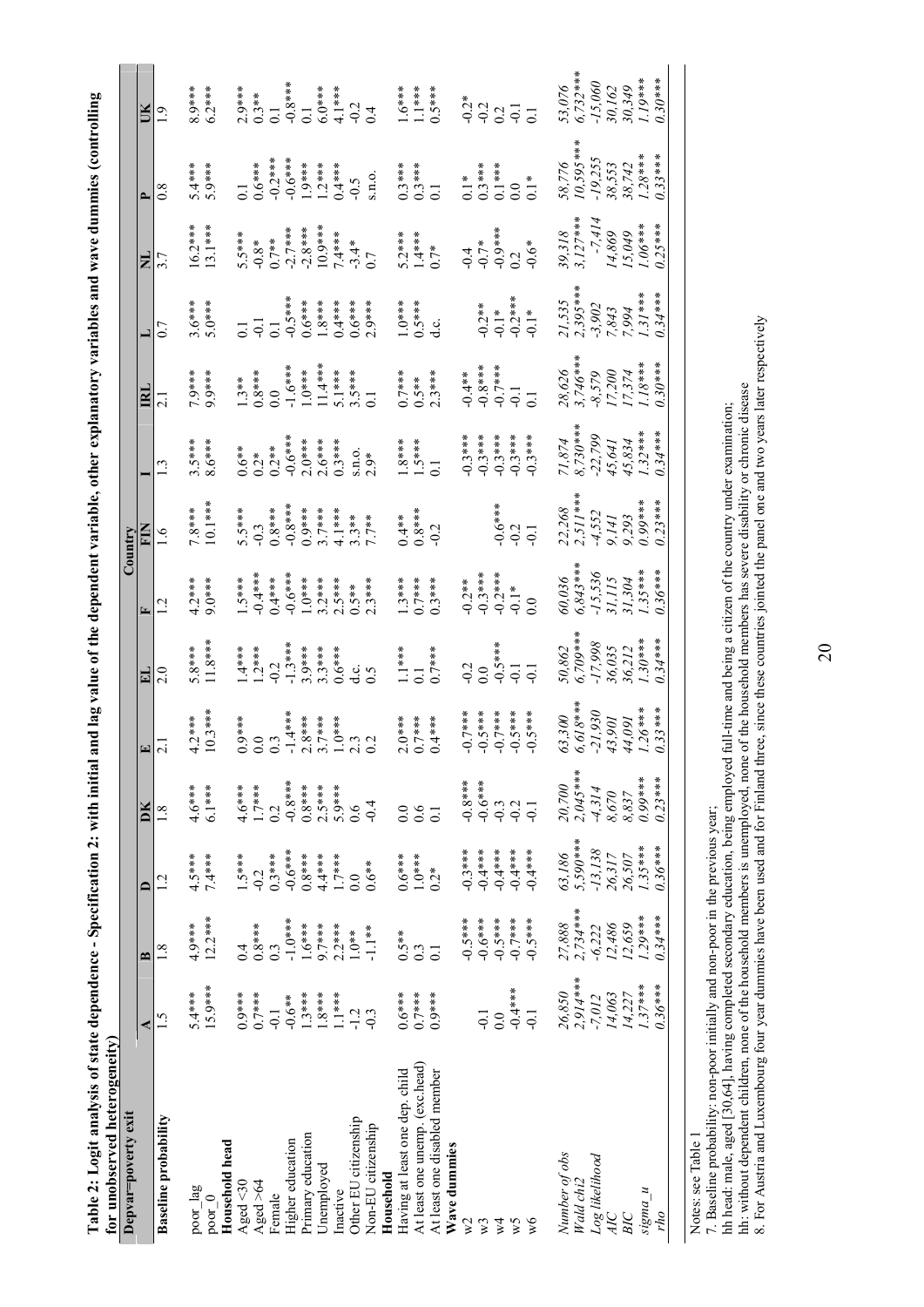| ĵ<br>5<br>0<br>i<br>l<br>$\ddot{\phantom{a}}$<br>)<br>ř<br><b>Hall</b><br>¢<br>į<br>ì | P<br>ı<br>į |
|---------------------------------------------------------------------------------------|-------------|
|                                                                                       |             |
| ו<br>ו                                                                                |             |
| ł<br>j                                                                                |             |
| )<br>!<br>i.                                                                          | ۰,<br>تا    |

| Depvar=poverty exit                                     |                  |                      |                        |                    |                                    |                  |                        | Country                             |                    |                                  |                              |                                          |                      |                                              |
|---------------------------------------------------------|------------------|----------------------|------------------------|--------------------|------------------------------------|------------------|------------------------|-------------------------------------|--------------------|----------------------------------|------------------------------|------------------------------------------|----------------------|----------------------------------------------|
|                                                         | ≺                | R                    | $\mathbf{r}$           | DК                 | $\Box$                             | 님                | Ŀ                      | EN                                  |                    | E                                |                              | Ę                                        | Δ                    | ŰЮ                                           |
| <b>Baseline</b> probability                             | 2.4              | 2.6                  | 2.2                    | 2.0                | 3.8                                | 3.2              | 2.5                    | $\frac{4}{3}$                       | 2.8                | 3.3                              |                              | 7.8                                      | 24                   | 3.0                                          |
| $\ensuremath{\text{poor}\,}\xspace_\text{-} \text{lag}$ | $8.3***$         | $7.6***$             | $8.7***$               |                    | $5***$                             | $9.0***$         | $8.9***$               |                                     | 7.9***             | $13.4***$                        | $6.6***$                     |                                          | $4.6***$             | $13.8***$                                    |
| poor 0                                                  | $22.7***$        | 20.1***              | $14.7***$              | $4.3***$<br>9.3*** | $9.4***$                           | 17.4***          | 19.9***                | $\frac{1}{11}$<br>$\frac{4***}{14}$ | $9.0***$           | 16.7***                          | $10.6***$                    | $30.2***$<br>25.4 ***                    | $.5.6***$            | $12.9***$                                    |
| Household head                                          |                  |                      |                        |                    |                                    |                  |                        |                                     |                    |                                  |                              |                                          |                      |                                              |
| Aged $\triangleleft$ 30                                 | $1.0***$         | $0.\overline{3}$     | $1.9***$               | $7.0***$           | $0.9*$                             | $1.9***$         | $2.3***$               | $9.5***$                            | 0.2                | $7**$                            | $\overline{0.0}$             | 5.5***                                   | $0.\overline{3}$     | $4.2***$                                     |
| Aged >64                                                | $1.6***$         | $1.7***$             | $\overline{0.0}$       | 8.5***             |                                    | $1.7***$         | $-0.2$                 | $1.5***$                            | $-0.6***$          | $3.2***$                         | $-0.3*$                      | $-1.4*$                                  | $1.8***$             | $1.9***$                                     |
| Female                                                  | $\overline{c}$   | $1.3***$             | $0.9***$               | $0.6***$           |                                    | $-0.3$           | $1.2***$               | $-5***$                             |                    | $\left[ .1** \right]$            | $\overline{0}$ .             |                                          |                      | $1.3***$                                     |
| Higher education                                        | $-1.0***$        | $-1.5***$            | $-1.2***$              | $-1.0***$          | $-0.5***$<br>$0.2$<br>$-2.4***$    | $-2.1***$        | $-1.3***$              | $-1.4***$                           | $0.0$<br>-1.3***   | $-2.6***$                        | $-0.8***$                    |                                          | $-0.3*$<br>$-1.8***$ | $-1.4***$                                    |
| Primary education                                       | $2.3***$         | $2.6***$             | $1.4***$               |                    | $5.4***$                           | 5.6***           | $2.6***$               | $1.7***$                            | $4.0***$           | $2.5***$                         | $1.2***$                     |                                          | $5.5***$             | $0.5**$                                      |
| Other EU citizenship                                    | $-1.8$           | $2.0***$             | 0.0                    | $1.3***$<br>0.3    | $6.7**$<br>0.4                     | $rac{c}{0.9}$    | $\frac{1}{1}$ **       | $5.1**$                             | S.D.O.             | $5.2***$<br>2.2                  | $1.2***$<br>6.0***           | $4.7**$<br>-5.8 ***<br>-5.8 **<br>-7.0 * | $-1.6$               | $-0.6$<br>1.4                                |
| Non-EU citizenship                                      |                  | $\overline{a}$       | $1.6***$               | $-0.5$             |                                    |                  | $6.8***$               | $10.1**$                            | $5.8*$             |                                  |                              |                                          | S.I.O.               |                                              |
| Wave dummies                                            |                  |                      |                        |                    |                                    |                  |                        |                                     |                    |                                  |                              |                                          |                      |                                              |
| $\sqrt{2}$                                              |                  | $-0.7$ ***           | $-0.5***$              |                    |                                    | $-0.3$           | $-0.3**$               |                                     | $-0.3*$            |                                  |                              | $\overline{0}$ .                         | $0.3*$               | 0.0                                          |
| w3                                                      | $-0.2$           | $-0.8***$            | $-0.7***$              | $****0.0$          | $-0.8$ ***<br>-0.5 ***<br>-1.1 *** | 0.0              | $-0.5***$              |                                     | $-0.5***$          | $-0.7***$                        | 0.2                          |                                          | $0.8***$             |                                              |
| λ4                                                      | $\overline{0.1}$ | $-0.7***$            |                        |                    |                                    | $-0.8***$        |                        | $0.8***$                            |                    |                                  |                              | $-1.2*$<br>$-1.2*$                       | $0.5***$             |                                              |
| χÅ                                                      | $-0.5**$         | $-0.9***$            | $***$<br>$0.0$<br>$-1$ | $-0.3$             | $-0.7***$                          | $-0.2$           | $-0.3*$                | $-0.3$                              | $-0.5***$          | $-0.7**$<br>0.1                  | $-0.1$<br>$-0.3**$<br>$-0.2$ |                                          |                      | $-1$<br>$-1$<br>$-1$<br>$-1$<br>$-1$<br>$-1$ |
| $\sqrt{6}$                                              | $-0.2$           | $-0.7***$            | $-0.7***$              | $-0.2$             | $-1.1***$                          | $-0.2$           | $\overline{C}$         | $-0.1$                              | $-0.4***$          | $0.\overline{3}$                 |                              | $-0.9$                                   | $0.3*$               |                                              |
| Number of obs                                           | 26,850           |                      |                        | 20,700             | 63,300                             | 50,862           |                        |                                     |                    |                                  |                              |                                          |                      |                                              |
| Wald chi2                                               | $2,869***$       | $27,888$<br>2,497*** | $63,186$<br>5,127***   | $1,645***$         | 5,067****                          | $6.613***$       | $60,036$<br>$6,506***$ | $22,268$<br>2,404***                | 71,874<br>7,995*** | $28,626$<br>3,249***             | $21,535$<br>$2,351***$       | $39,318$<br>2,809***                     | 58,776<br>10,603**** | $53,076$<br>$8,846***$                       |
| Log likelihood                                          | $-7,069$         | $-6,388$             | $-13,556$              | -4,441             | $-22,301$                          | $-18,125$        |                        | $-4,688$                            | $-23,309$          |                                  | $-3,972$                     |                                          | $-19,386$            |                                              |
| AIC                                                     | 14,169           | 12,808               | 27,144                 | 8,913              | 44,634                             | 36,280<br>36,413 | $-15,895$<br>31,822    | 9,403                               | 46,649             | $-9,011$<br>$18,054$<br>$18,186$ | 7,973                        | $-7,693$<br>15,418<br>15,555             | 38,804               | $-15,573$<br>31,178                          |
| BIC                                                     | 14,292           | 12,939               | 27,289                 | $9,040$<br>1.24*** | 44,779                             |                  | 31,966                 | 9,515                               | 46,796             |                                  | $8,093$<br>1.34***           |                                          | 38,947               | $31,320$<br>$1.28***$                        |
| $n_{S}$ ma                                              | $1.37***$        | $1.36***$            | $1.38***$              |                    | $1.30***$                          | $1.30***$        | $1.36***$              | $1.00***$                           | $1.37***$          | $1.24***$                        |                              | $1.09***$                                | $1.27***$            |                                              |
| oyl                                                     | $0.36***$        | $0.36***$            | $0.37***$              | $0.32***$          | $7.34***$                          | $9.34***$        | $0.36***$              | $2.23***$                           | $9.36***$          | $9.32***$                        | $2.35***$                    | $0.26***$                                | $33***$              | $2.33***$                                    |

Notes: 1-6 and 8 see Table 2

Notes: 1-6 and 8 see Table 2<br>7. Baseline probability: non-poor initially and non-poor in the previous year;<br>*hh head*: male, aged [30,64], having completed secondary education and being a citizen of the country under exam *hh head:* male, aged [30,64], having completed secondary education and being a citizen of the country under examination;7. Baseline probability: non-poor initially and non-poor in the previous year;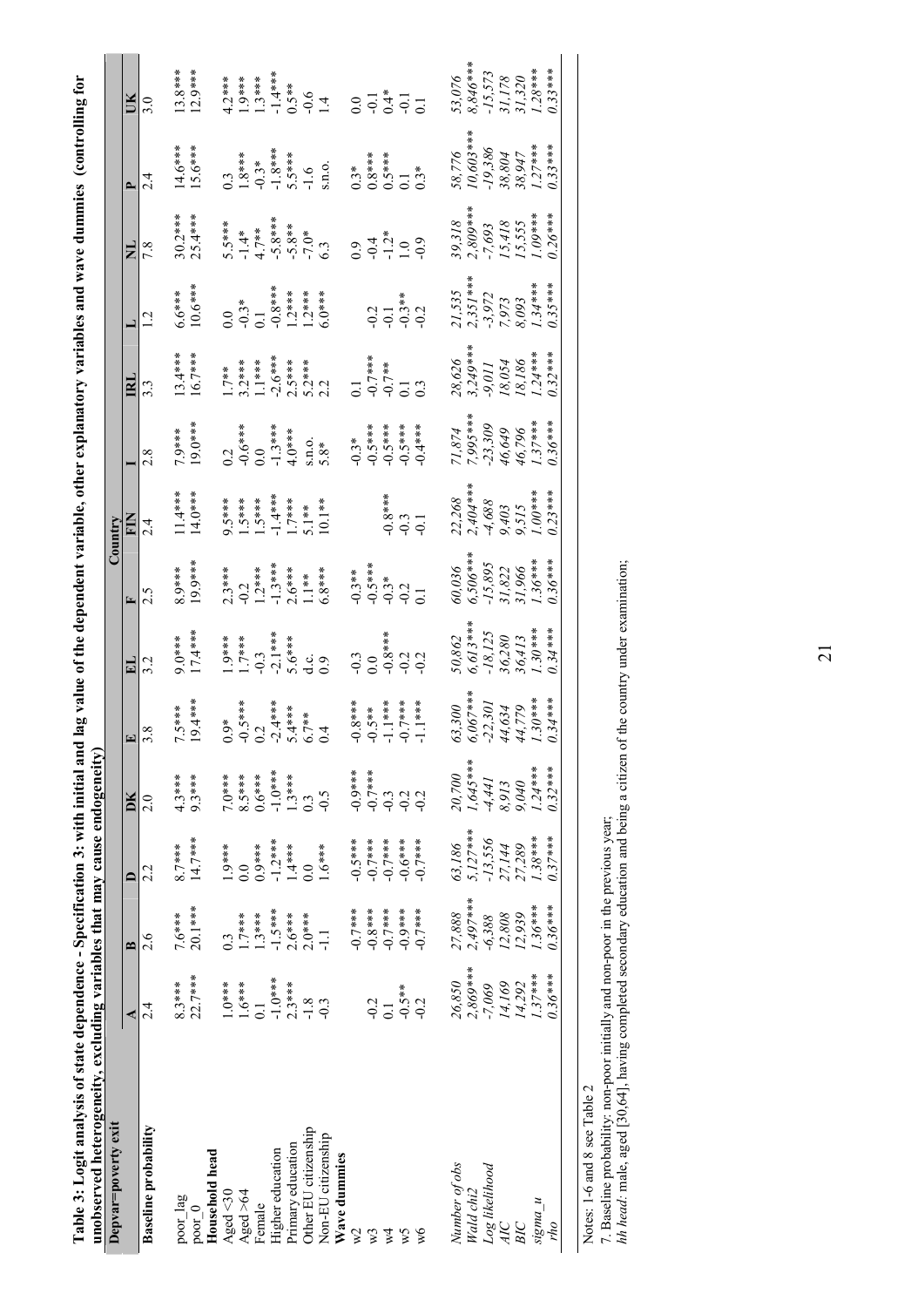| l                                |        |  |
|----------------------------------|--------|--|
|                                  |        |  |
|                                  |        |  |
|                                  |        |  |
|                                  |        |  |
|                                  |        |  |
|                                  |        |  |
|                                  |        |  |
|                                  |        |  |
|                                  |        |  |
|                                  |        |  |
|                                  |        |  |
| )<br>í<br>i<br>ł<br>$\mathbf{r}$ |        |  |
| j<br>$\bar{\mathbf{c}}$          |        |  |
|                                  |        |  |
|                                  |        |  |
|                                  | i<br>I |  |
| I<br>l                           |        |  |
|                                  |        |  |
| I                                |        |  |
|                                  | l      |  |
|                                  | ı      |  |
| )                                |        |  |
|                                  |        |  |
|                                  | J      |  |

| dummies (controlling for unobserved heterogeneity)<br>Depvar=poor |                      |                      |                      |                      |                      |                           |                        | Country                 |                      |                    |                            |                           |                     |                      |
|-------------------------------------------------------------------|----------------------|----------------------|----------------------|----------------------|----------------------|---------------------------|------------------------|-------------------------|----------------------|--------------------|----------------------------|---------------------------|---------------------|----------------------|
|                                                                   | ⋖                    | $\mathbf{r}$         | $\mathbf{\Omega}$    | DK                   | 囯                    | ᆸ                         |                        |                         |                      | $\mathbf{E}$       |                            | E                         |                     |                      |
| <b>Baseline</b> probability                                       | $\overline{13}$      | 2.0                  | $\mathbf{C}$         | 1.5                  | 3.0                  |                           |                        | $\overline{4}$          |                      |                    | 0.7                        |                           | 0.9                 | 2.2                  |
| $\text{pos\_lag}$                                                 | $4.5***$             | $5.2***$             | $4.1***$             | $3.8***$             | $5.8***$             | $6.6***$                  | $4.4***$               | $6.4***$                | $3.5***$             | $11.6***$          | $4.9***$                   | $1.4***$                  | $5.4***$            | $10.8***$            |
| $\text{poor}_0$                                                   | $12.8***$            | $12.8***$            | $7.1***$             | $4.7***$             | $13.5***$            | $13.1***$                 | $9.6***$               | 7.9***                  | 5***                 | $10.9***$          | $4.0***$                   | $9.0**$                   | $6.7***$            | $5.2***$             |
| Household head                                                    |                      |                      |                      |                      |                      |                           |                        |                         |                      |                    |                            |                           |                     |                      |
| $F$ cmale                                                         | $-0.1$               | 0.4                  | $\overline{0}$ .     | 0.2                  | $1.3***$             | $-0.1$                    | 0.0                    | $0.6***$                | $\overline{0}$       | $-0.4$             | $0.2*$                     | 0.2                       | $-0.2***$           | $-0.3**$             |
| Higher education                                                  | $-0.6***$            | $-1.1***$            | $-0.7**$             | $-0.7***$            | $-2.0***$            | $-1.4***$                 | $-0.6***$              | $-0.8***$               | $-0.6***$            | $-2.7***$          | $-0.5***$                  | $-2.1***$                 | $-0.7***$           | $-1.0$ ***           |
| Primary education                                                 | $1.2***$             | $1.8***$             | $0.7***$             | $0.6***$             | $4.5***$             | $4.3***$                  | $1.0***$               | $0.6***$                | $2.1***$             | $2.2***$           | $0.9***$                   | $-2.2***$                 | $2.7***$            | $\overline{0}$ .     |
| Unemployed                                                        | $1.6***$             | $9.9***$             | $4.8***$             | $2.4***$             | $5.6***$             | $3.8***$                  | $3.6***$               | $3.3***$                | $2.7***$             | $17.5***$          | $1.8***$                   | $9.0***$                  | $1.5***$            | $6.9***$             |
| nactive                                                           | $0.9***$             | $2.7***$             | $2.1***$             | $5.6***$             | $1.3***$             | $0.7***$                  | $2.4***$               | $3.9***$                | $0.4***$             | $8.8***$           | $0.6***$                   | $6.3***$                  | $0.6***$            | 4.1***               |
| Other EU citizenship                                              | $\frac{1}{1}$        | $1.1**$              | $\overline{0.0}$     | 0.6                  | $3.8*$               | d.c.                      | $0.4*$                 | $2.2*$                  | S.I.O.               | $4.7***$           | $0.7***$                   | $-2.6*$                   | $-0.6$              | $-0.3$               |
| Non-EU citizenship                                                | $-0.3$               | $-1.2**$             | $0.8***$             | $\overline{0}$       | $-0.4$               |                           | $2.2***$               | l1.7***                 | $3.1*$               | $\overline{10}$    | $2.4***$                   |                           | S.11.O.             | $0.\overline{3}$     |
| Household                                                         |                      |                      |                      |                      |                      |                           |                        |                         |                      |                    |                            |                           |                     |                      |
| Single adult <30                                                  | $4.6***$             | $\frac{1}{2}$        | $6.7***$             | $10.4***$            | 0.6                  |                           | $5.4***$               | $16.1***$               | $4.9***$             | 2.7                | 0.2                        | $28.9***$                 | $-0.8*$             | $9.8***$             |
| Single adult [30,64]                                              | $0.7*$               | $-0.1$               | $1.0***$             | $0.\overline{3}$     | $-0.1$               |                           | 0.2                    | $1.7***$                | $1.2***$             | $6.0***$           |                            | 0.6                       | $0.8***$            | $1.4***$             |
| Single adult 65+                                                  | $1.8***$             | $-0.3$               | 0.0                  | $1.5***$             | $-1.0**$             | $1.3**$                   | 0.0                    | $1.0**$                 | $1.0***$             | $9.4***$           | $-0.3$                     | $-0.9*$                   | $1.0***$            | $1.9***$             |
| Couple only, at least one aged 65+                                | $1.9***$             | $0.9**$              | $-0.3*$              | $1.9***$             | $1.1***$             | $2.4***$                  | $-0.3**$               | $-0.5**$                | $0.\overline{3}$     |                    | $\overline{C}$             | $-0.1$                    | $0.8***$            | $0.7**$              |
| Other hh without dep children                                     | $\overline{0.0}$     | $-0.2$               | $-0.3***$            | $1.7***$             | $-1.8***$            | $-0.5**$                  | $-0.1$                 | $\overline{0}$ .        | $-0.3*$              | $0.3$<br>$-2.3***$ | $-0.1$                     | $4.4***$                  | $-0.4***$           | $\overline{0}$       |
| Lone parent, at least one dep child                               | $3.0***$             | $0.9*$               | $4.6***$             | $1.7***$             | $\overline{0}$ .     | 0.5                       | $3.9***$               | $\frac{1}{2}$           | $1.6***$             | 0.0                | $0.6*$                     | $8.3***$                  | $0.4**$             | $8.4***$             |
| Couple with 1/2 dep children                                      | $0.8***$             | 0.2                  | $0.4***$             | $-0.3$               | $1.4***$             | 0.4                       | $0.7***$               | $0.\overline{3}$        | $1.6***$             | $-0.1$             | $1.0***$                   | $4.1***$                  | $\overline{0}$ .    | $1.3***$             |
| Couple with $3 +$ dep children                                    | $2.9***$             | 0.6                  | $2.3***$             | $1.5***$             | $6.1***$             | $2.6***$                  | $2.7***$               | $2.4***$                | $4.4***$             | $2.8***$           | $5.1***$                   | $\frac{11.6***}{10.0***}$ | $2.3***$            | $4.7***$             |
| Other type of hh, at least one dep child                          | $0.6**$              | 0.4                  | $-1$                 | $2.1***$             | $-0.4$               | $1***$                    | $2***$                 | $1.6***$                | $1.2***$             | $-1.7***$          | $0.5**$                    |                           | $-0.2***$           | $0.8***$             |
| At least one unemp. (exc.head)                                    | $0.8***$             | 0.3                  | $1.4***$             | $0.6*$               | $1.9***$             | $0.3**$                   | $0.9***$               | $\frac{1}{2}$           | $2.0***$             | $2.5***$           | $0.6***$                   |                           | $0.6***$            | $1.8***$             |
| At least one disabled member                                      | $0.9***$             | $\overline{C}$       | $0.3**$              | 0.0                  | $1.0***$             | $0.9***$                  | $0.3***$               |                         | $0.2*$               | $4.5***$           | ਂ<br>ਹ                     | $\frac{1.2**}{0.4}$       | $0.2***$            | $0.6***$             |
| Wave dummies                                                      |                      |                      |                      |                      |                      |                           |                        |                         |                      |                    |                            |                           |                     |                      |
| $\mathbb{V}^2$                                                    |                      | $-0.5***$            | $-0.2***$            | $-0.6***$            | $-1.0***$            | $-0.2$                    | $-0.2**$               |                         | $-0.3***$            | $-0.9***$          |                            | 0.0                       | $\overline{0}$ .    | $-0.2*$              |
| W <sup>3</sup>                                                    | $-0.1$               | $-0.7***$            | $-0.4***$            | $-0.5***$            | $-0.7$ ***           | 0.0                       | $-0.3***$              |                         | $-0.3***$            | $-1.5***$          | $0.2**$                    | $-0.3$                    | $0.2***$            | $-0.2$               |
| $\mathbb{X}$                                                      | 0.0                  | $-0.6***$            | $-0.4***$            | $-0.2***$            | $-1.1$ ***           | $-0.6***$                 | $-0.2***$              | $0.5***$                | $-0.3***$            | $-1.2***$          | $-0.2$ * * * * * 0.1       | $-0.6**$                  | $0.1**$             | 0.2                  |
| χÁ                                                                | $-0.3***$            | $-0.7***$            | $-0.4***$            | $-0.1$               | $-0.7***$            | $-0.1$                    | $-0.2*$                | $rac{2}{9}$ $rac{1}{9}$ | $-0.3***$            | $-0.3$             |                            | 0.2                       | $\overline{0.0}$    | $-0.1$               |
| $\sqrt{6}$                                                        | $-0.1$               | $-0.5***$            | $-0.4***$            | $-0.1$               | $-0.7***$            | $\overline{0}$ .          | 0.0                    |                         | $-0.3***$            | 0.2                |                            | $-0.4$                    | $\frac{1}{2}$       |                      |
|                                                                   |                      |                      |                      |                      |                      |                           |                        |                         |                      |                    |                            |                           |                     |                      |
| Number of obs<br>Wald chi2                                        | $2,973***$<br>26,850 | $2,743***$<br>27,888 | $5,823***$<br>63,186 | $2,086***$<br>20,700 | $7.183***$<br>63,300 | $\frac{50,862}{6,784***}$ | $60,036$<br>$6,918***$ | $22,268$<br>2,603***    | $8.917***$<br>71,874 | 4,404***<br>28,626 | $2,739***$<br>21,535       | $3,341***$<br>39,318      | 58,776<br>10,518*** | $53,076$<br>7,708*** |
|                                                                   | $-6,946$             | $-6,213$             | $-12,929$            | $-4,259$             | $-21,601$            | $-17,928$                 | $-15,447$              | $-4,444$                | $-22,676$            | $-8,282$           |                            |                           |                     | $-14,917$            |
| Log likelihood<br>АIС                                             | 13,944               | 12,481               | 25,912               |                      | 43,256               | 35,908                    | 30,947                 | 8,939                   |                      | 16,619             | $-3,850$<br>7,750<br>7,949 | 14,492<br>$-7,219$        | $-18,894$<br>37,842 | 29,889               |
| ВIС                                                               | 14,157               | 12,703               | 26,156               | $8,571$<br>$8,785$   | 43,500               | 36,138                    | 31,190                 | 9,139                   | 45,405<br>45,653     | 16,842             |                            | 14,724                    | 38,085              | 30,128               |
| $sigma_u$                                                         | $1.36***$            | $1.29***$            | $1.32***$            | $0.96***$            | $1.20***$            | $1.29***$                 | $1.34***$              | $0.95***$               | $1.30***$            | $0.95***$          | $1.02***$                  | $1.04***$                 | $1.31***$           | 0.99***              |
| oyı                                                               | $0.36***$            | $0.34***$            | $0.35***$            | $0.22***$            | $0.31***$            | $0.34***$                 | $0.35***$              | $0.22***$               | $0.34***$            | $0.22***$          | $9.24***$                  | $2.25***$                 | $0.34***$           | $0.23***$            |
|                                                                   |                      |                      |                      |                      |                      |                           |                        |                         |                      |                    |                            |                           |                     |                      |

Notes: 1-6 see table VII.3 Notes: 1-6 see table VII.3

22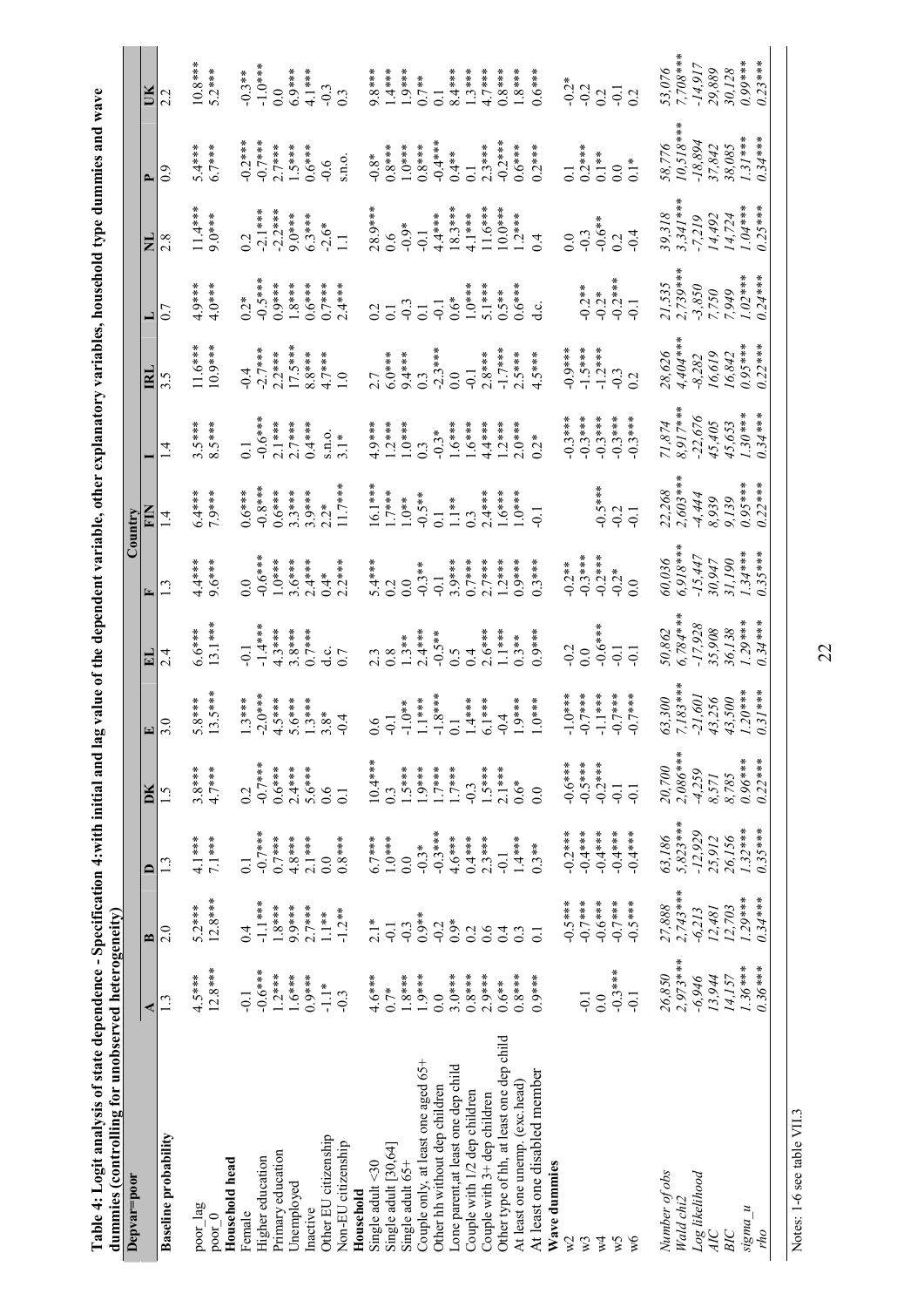7. Baseline probability: non-poor initially and non-poor in the previous year;<br>*hh head*: male, having completed secondary education, being employed full-time and being a citizen of the country under examination;<br>*hh*: cou *hh*: couple both aged less than 65, none of the household members is unemployed, none of the household members has severe disability or chronic disease *hh head:* male, having completed secondary education, being employed full-time and being a citizen of the country under examination; 7. Baseline probability: non-poor initially and non-poor in the previous year;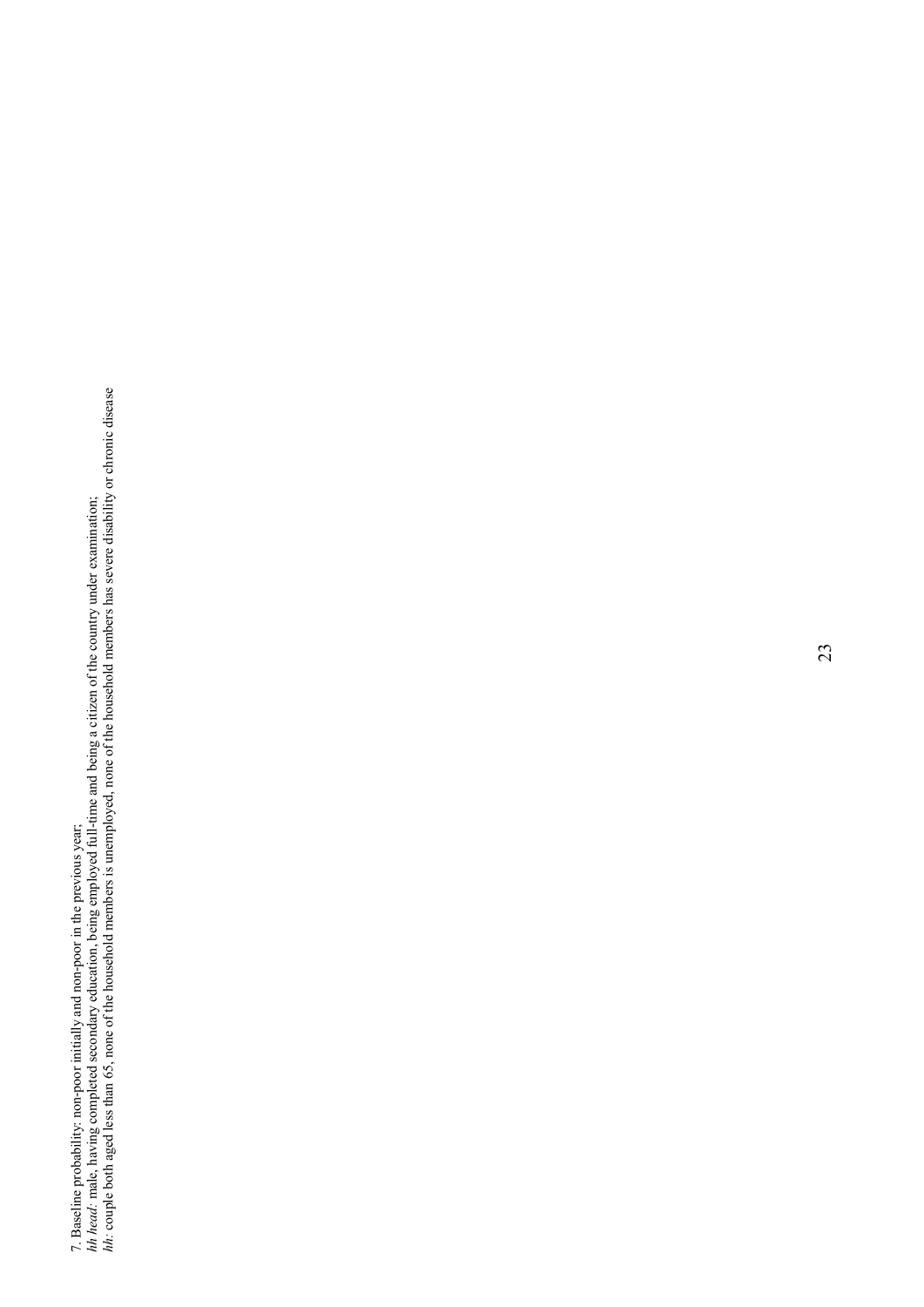|                      | A. Without controlling for unobserved heterogeneity |              |               |               |                             |                        |                               |                                                 |                                            |                                      |                                                                                              |                                      |                                 |                                       |                                                                         |
|----------------------|-----------------------------------------------------|--------------|---------------|---------------|-----------------------------|------------------------|-------------------------------|-------------------------------------------------|--------------------------------------------|--------------------------------------|----------------------------------------------------------------------------------------------|--------------------------------------|---------------------------------|---------------------------------------|-------------------------------------------------------------------------|
|                      |                                                     |              |               |               |                             |                        |                               |                                                 | Probability of being poor at t             |                                      |                                                                                              |                                      |                                 |                                       |                                                                         |
| Initial poverty      | <b>Poverty status</b>                               |              |               |               |                             |                        |                               |                                                 |                                            |                                      |                                                                                              |                                      |                                 |                                       |                                                                         |
| status               | $u$ t-1                                             |              |               |               |                             |                        |                               |                                                 |                                            |                                      |                                                                                              |                                      |                                 |                                       |                                                                         |
| Non-poor             | Non-poor                                            | 5.3          | $\frac{6}{4}$ | $\frac{1}{4}$ |                             |                        |                               |                                                 |                                            |                                      |                                                                                              |                                      |                                 |                                       |                                                                         |
| Non-poor             | Poor                                                |              | 42.0          | 42.1          |                             |                        |                               |                                                 |                                            |                                      |                                                                                              |                                      |                                 |                                       |                                                                         |
| Poor                 | Non-Poor                                            | 46.3<br>16.6 | 15.8          | 11.3          | $\frac{148}{49.5}$<br>49.55 | E 34688<br>8458<br>775 |                               | F<br>5.5<br>6.7<br>5.7<br>5<br>7<br>7<br>7<br>9 | $F = 47.7$<br>$47.74$<br>$47.46$<br>$72.6$ | $-7,00,00$<br>$-7,00,5$<br>$-7,00,8$ | $\mathbb{R}^{7.4}_{5.4}$<br>$7.44$<br>$7.44$<br>$7.44$                                       | $14.640$<br>$46.40$<br>$78.0$        | <b>H</b> <sub>53</sub><br>35955 | <b>P</b> 6.68<br>58.8<br>52.7<br>53.1 | $\sum_{6}^{8}$<br>$\sum_{5}^{8}$<br>$\sum_{1}^{7}$                      |
| Poor                 | Poor                                                | 75.3         | 73.8          | 68.8          |                             |                        |                               |                                                 |                                            |                                      |                                                                                              |                                      |                                 |                                       |                                                                         |
|                      |                                                     |              |               |               |                             |                        |                               |                                                 |                                            |                                      |                                                                                              |                                      |                                 |                                       |                                                                         |
|                      | <b>B.</b> Controlling for unobserved heterogeneity  |              |               |               |                             |                        |                               |                                                 |                                            |                                      |                                                                                              |                                      |                                 |                                       |                                                                         |
|                      |                                                     |              |               |               |                             |                        |                               |                                                 | Probability of being poor at t             |                                      |                                                                                              |                                      |                                 |                                       |                                                                         |
| Initial poverty      | <b>Poverty status</b>                               |              |               |               |                             |                        |                               |                                                 |                                            |                                      |                                                                                              |                                      |                                 |                                       |                                                                         |
| status               | $I-tI$                                              |              |               |               |                             |                        |                               |                                                 |                                            |                                      |                                                                                              |                                      |                                 |                                       |                                                                         |
|                      | Non-poor                                            | 2.9          | 2.3           | 2.0           | $\frac{16.0}{16.0}$         |                        |                               |                                                 |                                            |                                      |                                                                                              |                                      |                                 |                                       |                                                                         |
| Non-poor<br>Non-poor | Poor                                                | 13.7         | 9.9           | 10.7          |                             |                        |                               |                                                 |                                            |                                      |                                                                                              |                                      |                                 |                                       |                                                                         |
| Poor                 | Non-Poor                                            | 30.4         | 27.8          | 10.7          | 19.3<br>58.6                | E 2348<br>2342<br>2542 | EL<br>5.15.7<br>175.7<br>75.4 | F 3.0<br>3.0<br>5.0<br>5.0<br>73.0              | $F = 4.647$<br>$F = 4.647$<br>$F = 5.37$   | $-3.64$<br>3.04.58<br>57.8           | $\mathbf{R}$ + $\frac{1}{2}$ + $\frac{1}{2}$ + $\frac{1}{2}$ + $\frac{1}{2}$ + $\frac{1}{2}$ | $1.6$<br>$1.218$<br>$1.33$<br>$73.3$ | $\Xi_{33}^{33}$                 | $-410$<br>$410$<br>$2710$<br>$303$    | $\sum_{n=0}^{\infty}$<br>$\sum_{n=0}^{\infty}$<br>$\sum_{n=0}^{\infty}$ |
| Poor                 | Poor                                                | 69.7         | 64.0          | 55.7          |                             |                        |                               |                                                 |                                            |                                      |                                                                                              |                                      |                                 |                                       |                                                                         |